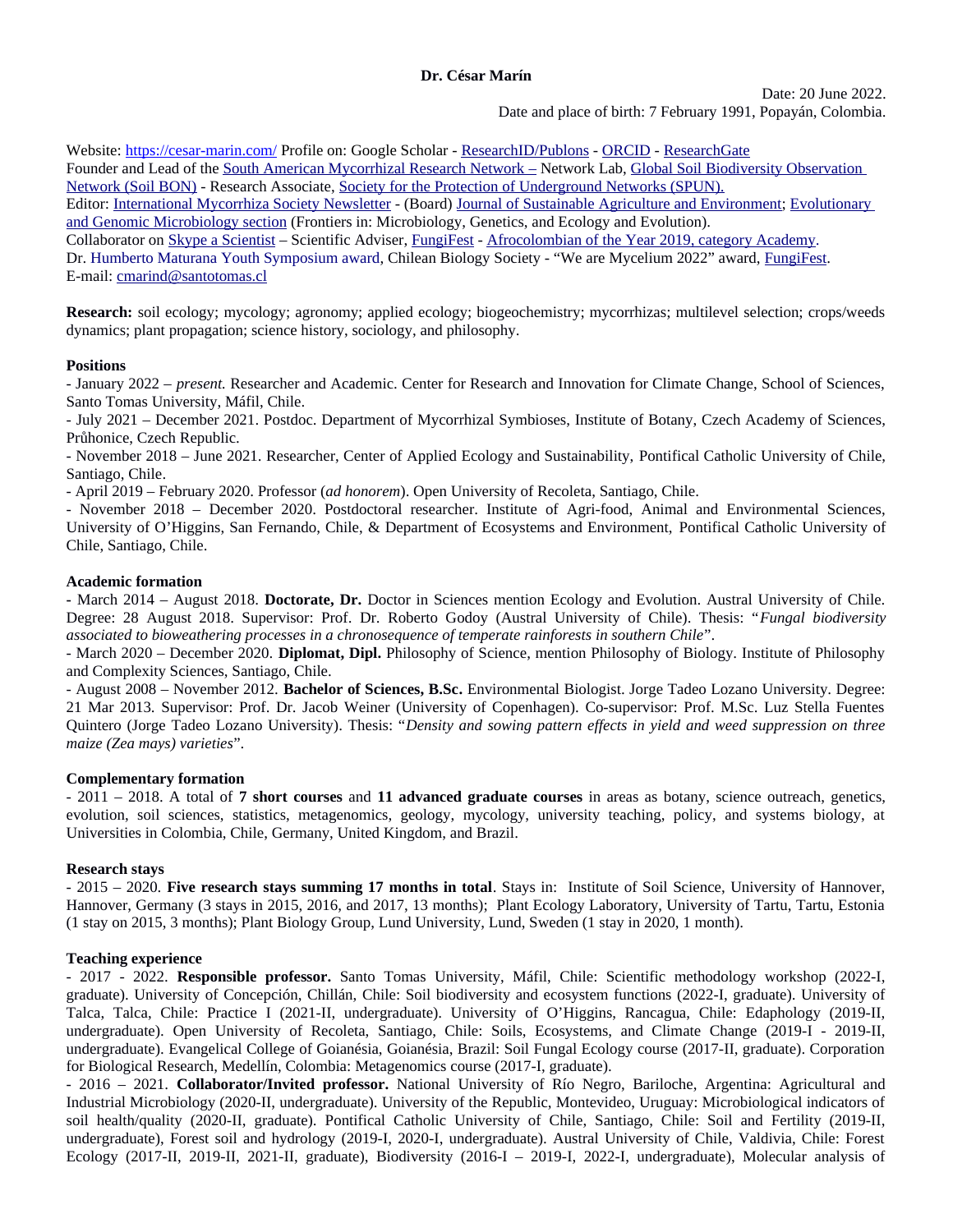terrestrial and freshwater cyanobacterial/algal communities in pristine temperate rainforests, Southern Chile (2019-I, graduate), Professional practice (2017-I, undergraduate), Molecular community ecology of arbuscular mycorrhizal rungi (2016-I, graduate), terrestrial and freshwater cyanobacterial/algal communities in pristine temperate rainforests, Southern Chile (2019-I, graduate), Research seminary (2016-1, undergraduate). University of O Higgins, Rancagua, Chile: Edaphology (2019-1, undergraduate), introduction to Agronomy I (2019-i; undergraduate). La Frontera University, Temuco, Chile: Natural resources management (2017-I, graduate). Introduction to Agronomy i (2019-i; undergraduate). La Frontera University, Temuco, Chile: Natural resources management<br>(2017-I, graduate).<br>- 2014 – 2016. **Teaching assistant.** University of Hannover, Hannover, Germany: So

University of Chile, Valdivia, Chile: Organic evolution (2014-II - 2015-I), Basic botany (2014-I).

#### **Articles under review** - Vallejos-Torres, G., Torres, S.C., Gaona-Jimenez, N., Saavedra, J., Tuesta, J.C., Tuesta, O.A., Becerra, A.G.,

<mark>Articles under review</mark><br>- Vallejos-Torres, G., Torres, S.C., Gaona-Jimenez, N., Saavedra, J., Tuesta, J.C., Tuesta, O.A., Becerra, A.G., **Marín, C.**, Alguacii, M.D.M. 2022. The combined effect of arbuscular mycorrhizal fungi and compost improves growth and soli parameters - Vallejos-Torres, G., Torres, S.C., Gaona-*Theory Callejos-Torres, G., Torres, S.C., Gaona-Jimenez, N., Saavedra, J., Tuesta, J.C., Tuesta, O.A., Becerra, A.G., Alguacil, M.D.M. 2022. The combined effect of arbuscular mycorrhizal fungi and compost improves growth* 

- Arcila-Galvis, J.E., Marín, C., Ortega-Cuadros, M., Muñoz-Pérez, J.M., Arias, T. 2022. A metagenomic assessment of soil *Journal of Soil Science and* - Arcua-Garvis,<br>microbial comn<br>*Plant Nutrition*. micropial communities in a coal mine spoil- dump under reclaimed vegetation in La Guajira Colombia. Journal of Soll Science and

Plant Nutrition.<br>- Tedersoo, L., Mikryukov, V., Zizka, A., Bahram, M., Hagh-Doust, N., Anslan, S., Prylutskyi, O., Delgado-Baquerizo, M., - Tedersoo, L., Mikryukov, V., Zizka, A., Bahram, M., Hagh-Doust, N., Ansian, S., Prylutskyi, O., Deigado-Baquerizo, M.,<br>-Maestre, F.T., Pärn, J., Öpik, M., Moora, M., Zobel, M., Espenberg, M., Mander, Ü., Khalid, A.N., Corrales, A., Agan, A., Vascoмаеѕие, ғ.т., ғатп, л., Орік, м., мюога, м., zobei, м., Espenberg, м., мапαеr, U., Knand, A.N., Corrates, A., Agan, A., Vasco-<br>Palacios, A.M., Saitta, A., Rinaldi, A.C., Verbeken, A., Sulistyo, B.P., Tamgnoue, B., Furneau Raini, E., Cameron, E.K., de Crop, E., Otsing, E., Davydov, E.A., Albornoz, F.E., Brearley, F.Q., Buegger, F., Zann, G., Bonito,<br>K.I., Y. Nyamukondiwa, C., Sharp, C., Marín, C., Gohar, D., Klavina, D., Sharmah, D., Qin Dai, D., Nouhra, E., Machteld Biersma, E., G., Hilesalu, I., Barrio, I.C., Heilmann-Clausen, J., Ankuda, J., Kupagme, J. Y., Macia-Vicente, J.G., Djeugap Fovo, J., Gemi, J., Alatalo, J.M., Alvarez-Manjarrez, J., Polumaa, K., Runnel, K., Adamson, K., Bratnen, K.A., Pritsch, K., Tchan, K.I., Armolatus, K., Hyde, K.D., Newsham, K.K., Panksep, K., Lateer, A.A., Hirmann, L., Hansson, L., Lamit, L.J., Saba, M., Huomi, M., Gryzenhout, M., Bauters, M., Piepenbring, M., Wijayawardene, N., Yorou, N.S., Kurina, O., Mortimer, P.E., Meidi, P., Kohout, P., Nilsson, R.H., Puusepp, R., Drenkhan, R., Garibay-Orijel, R., Godoy, R., Alkantani, S., Rahimiou, S., Dudov, S.V., Poime, S., eniosn, S., Mundra, S., Anmed, T., Netherway, T., Henkel, T.W., Rosim, T., Nteziryayo, V., Fedosov, V.E., Ompchenko, V.G.,<br>\*\* rway, 1., <del>ri</del>enke<br>dzilovskaia, N.*f*<br>*Ecology Letters*. Yasantiika, W.A.E., WOOI LIffi, Y., Soudzilovskala, N.A., Antonelli, A., Koljaig, O., Abarenkov, K. 2022. Global patterns in endemicity and vulnerability of soil fungi. Ecology Letters.

- Vallejos-Torres, G., Mendoza-Caballero, W., Gaona-Jimenez, N., Chappa-Santa Maria, C.E., Paredes, C.I., Saavedra, J., Tuesta, endemicity and vuinerability of soll fungl. *Ecology Letters.*<br>- Vallejos-Torres, G., Mendoza-Caballero, W., Gaona-Jimenez, N., Chappa-Santa María, C.E., Paredes, C.I., Saavedra, J., Tuesta,<br>J.C., Tuesta, O.A., **Marín, C.** *International Journal of Agronomy.* -

**Marín, C.**, Rubio, J., Godoy, R. 2021. Chilean blind spots in soil biodiversity and ecosystem function research. *Austral Ecology.*

**Marín, C.** 2022. Ten tips for young scientists on how not to think about science. *Vínculos ESPE*.

### **Publications numbers**  $\mathcal{L}$ : 32; non-indexation articles: 8; non-indexed articles: 5; preprints: 3; preprints: 3; preprints: 4; preprints: 4; preprints: 3; preprints: 4; preprints: 4; preprints: 4; books (Ed): 1; books (Ed): 1; books (Ed):

**Publications numbers**<br>Web of Science articles: 32; \*other-indexation articles: 8; non-indexed articles: 5; preprints: 3; book chapters: 4; books (Ed): 1; Web of Science articles: 32, "other-indexation articles: 8, non-indexed articles: 5; preprints: 3; book cha

 $\rightarrow$  First/corresponding author: 35/59.  $\rightarrow$  640 Google Scholar citations (h-index: 11).  $\rightarrow$  Outreach articles: 32.

#### **Indexed articles (\*=Non Web of Science article)**  $\sim$  Valleigos-Torres, Gaona-Jimenez, N., Gaona-Jimenez, N., Corazon-Guivin, M.A., Ormeño-Luna, J., Paredes, C.I., Paredes, C.I., Paredes, C.I., Paredes, C.I., Paredes, C.I., Paredes, C.I., Paredes, C.I., Paredes, C.I., P

muexeu arucies (\*=ivon web or science arucie)<br>- Vallejos-Torres, G., Tenorio-Cercado, M.A., Gaona-Jimenez, N., Corazon-Guivin, M.A., Ormeño-Luna, J., Paredes, C.I., eon-Guivin, M.A., Ormeño-Luna, J., Paredes, C.I.,<br>**Marín, C.** 2022. Multiplicación masiva de hongos - valiejos-forrés, G., fenorio-Cercado, M.A., Gaona-Jimenez, **Bioagro.** A.G., **Marín,**<br>*Bioagro*. Accepted.  $\mathcal{P}^{\mathbf{d}}$ aveura, J., Tuesta, J.C., Tuesta, O.A., Aiguacii, M.M., Becerra, A.G., **Marin, C.** 2022. Multiplicacion masiva de nongos<br>corrícicos arbusculares aislados de suelos cultivados con cacao. *Bioagro*. Accepted.<br>**Marín, C.**, Ro micorrícicos arbusculares aislados de suelos cultivados con cacao. Bioagro. Accepted.

on cacao. *Bioagro. 1*<br>nd N related soil cor<br>*Agro Sur*. Accepted. <sup>-</sup> Marin, C., Rojas, C. 2022. Seasonal responses of C and N related soli conditions in a fire affected mediterranean Ch **Marín, C.**, following organic amendments and plant establishment. Agro Sur. Accepted.

ishment. *Agro sur. Accepte*a.<br><sup>7</sup>allejos-Tapullima, A., Tenorio-Cercado, M.A., Mendoza Caballero, W., **Marín, C.**,<br>*Rhizoglomus cacaonis*, a new fungus of the Glomeraceae from the rhizosphere of *Theobroma cacao* in Peru, with an updated identification key for all species attributed to *Rhizoglomus*. *Nova Hedwigia*. Accepted. Santos, V.M., da Silva, G.A., Oeni, F. 2022. *Kritzogiomus cacaonis*, a new fungus of the Giomeraceae from the rhizosphere of<br>*roglomus. Nova Hedwigia*. Accepted.<br>**Marín, C.** 2022. Effects of a megafire Theobroma cacao in Peru, with an updated identification key for all species attributed to Rhizoglomus. Nova Hedwigia. Accepted. *Forest Aleawigia, Accepted.*<br>2022. Effects of a megafire<br>*Forest Systems* 31(1): e001. - Moura, J.B., Souza, R.F., Vielra Junior, W.G., DOI: https://doi.org/10.5424/fs/2022311-18557 in the arbuscular mycorrhizal fungal community and parameters in the Brazilian Cerrado ecosystem. Forest Systems 31(1): e001. **Marín, C.**, Plett, J.M., van der Heijden, M.G.A. 2022. Editorial: upcoming ICOM11 and more. *IMS Newsletter* 3(1): 2-4.

DOI: <u>https://doi.org/10.5424/1s/2022311-1855/</u><br>\*- **Marín, C.,** Plett, J.M., van der Heijden, M.G.A. 2022. Editorial: upcoming ICOM11 and more. *IMS Newsletter* 3(1): 2-4.<br>- Val[lejos-Torres, G., Valles Ruíz, R., Chappa](https://doi.org/10.5424/fs/2022311-18557) San **Bioagro, L., S., P. A., S., P. A., Valumer Helguen, M.G.A. 2022. Editorial: upcoming ICOMTT and more.** *IMS Newsletter 3***(1): 2-4.<br>- Vallejos-Torres, G., Valles Ruíz, R., Chappa Santa María, C.E., Gaona Jimenez, N., <b>Marín** - Vallejos-Torres, G., Valles Ruíz, R., Chappa Santa María, C.E., Gaona Jimenez, N., Marín, C. 2022. Una alta diversidad de https://doi.org/10.51372/bioagro341.7

<u>nttps://doi.org/10.513/2/bioagro341./</u><br>- Tedersoo, L., Mikryukov, V., Anslan, S., Bahram, M., Khalid, A.N., Corrales, A., Agan, A., Vasco-Palacios, A.M., Saitta, A., - Tegersoo - Tedersoo, L., Мікгуикоv, V., Апѕнап, S., Вапґат, М., Кпанд, А.IV., Corrales, A., Agan, A., Vasco-Palacios, A.M., Saltta, A.,<br>Antonelli, A., Rinaldi, A.C., Verbeken, A., Sulistyo, B.P., Tamgnoue, B., Furneaux, B., Duarte Sharp, C., Marín, C., Dai, D.Q., Gohar, D., Sharmah, D., Biersma, E.M., Cameron, E.K., De Crop, E., Otsing, E., Davydov, E.A., Albornoz, F.E., Brearley, F.Q., Buegger, F., Gales, G., Zahli, G., Bonito, G., Hilesalu, I., Hilesalu, I., Zettur, I., Barrio, I.C., Parn, J., Heilmann-Clausen, J., Ankuda, J., Kupagme, J.Y., Sarapuu, J., Maciá-Vicente, J.G., Djeugap Fovo, J., Geml, J., Alatalo, J.M., Alvarez-Manjarrez, J., Monkai, J., Põldmaa, K., Runnel, K., Adamson, K., Bråthen, K.A., Pritsch, K., Tchan, K.I., Armolaitis, K.,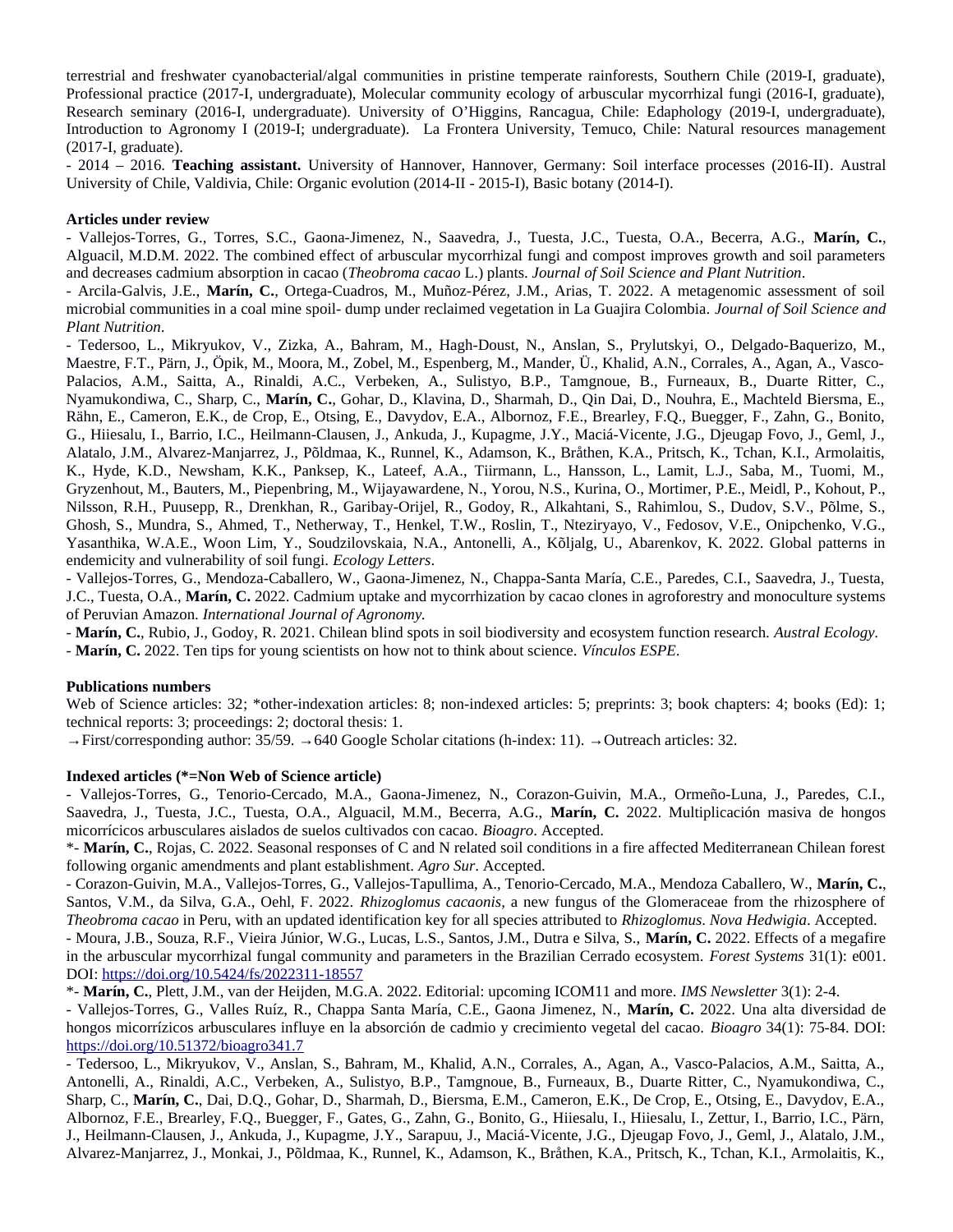.<br>Hyde, K.D., Newsham, K.K., Panksep, K., Adebola, L.A., Lamit, L.J., Saba, M., Da Silva Cáceres, M.E., Tuomi, M., Gryzenhout, M., Bauters, M., Balint, M., Wijayawardene, N., Hagh-Doust, N., Yorou, N.S., Kurma,O., Mortimer, P.E., Meldi, P., Nilsson, Hyde, R.D., Newshain, R.R., Paliksep, R., Adebola, L.A., Lamit, L.J., Saba, M., Da Silva Caceres, M.E., Tuomi, M., Gryzemout, R.H., Puusepp, R., Casique-Valdes, R., Drenkhan, R., Garibay-Orijei, R., Godoy, R., Allarraj, S., Rahlmiou, S., Polme, S., Dudov, 5.V., Mundra, S., Anmed, T., Netherway, T., Henkel, T.W., Roslin, T., Fedosov, V.E., Onipchenko, V.G., Yasanthika, W.A.E., Lim, Y.W., Piepenbring, M., Klavina, D., Koijaig, U., Abarenkov, K. 2021. The Global Soli Mycobiome consortium dataset for S.V., Mundra, S., Anmed, 1., Netherway, 1., Henkel, 1.W., Roslin, 1., Fedosov, V.E., Onipchenko, V.G., Yasanthika, W.A.E.,<br>Lim, Y.W., Piepenbring, M., Klavina, D., Kõljalg, U., Abarenkov, K. 2021. The Global Soil Mycobiome

- Cusack, D.F., Addo-Danso, S.D., Agee, E.A., Andersen, K.M., Arnaud, M., Batterman, S.A., Breariey, F.Q., Clochina, M.I., Cordeiro, A.L., Dalistream, C., Diaz-Toribio, M.H., Dietterich, L.H., Fisher, J.B., Fielscher, K., Fortunei, C., Fuchslueger, L., - Cusack, D.F., Addo-Danso, S.D., Agee, E.A., Andersen, K.M., Arnaud, M., Batterman, S.A., Brearley, F.Q., Clocnina, M.I.,<br>Cordeiro, A.L., Dallstream, C., Diaz-Toribio, M.H., Dietterich, L.H., Fisher, J.B., Fleischer, K., Barrantes, O., Weemstra, M., Werden, L.K., Wong, M., Wright, C.L., Wright, S.J., Yaffar, D. 2021. Tradeoffs and Synergies in Oliveira, R.S., Powers, J.S., Reichert, T., Smith, S.W., Smith-Martin, C.M., Soper, F.M., Toro, L., Umaña, M.N., Valverde-*Frontiers in Forests Barrantes, O., Weemstra, M., Werden, L.K., Wong, M., Wright, C.L., Wrign*<br>Tropical Forest Root Traits and Dynamics for Nutrient and Water Acquisition:<br>*and Global Change* 4: 704469. DOI: <u>https://doi.org/10.3389/ffgc.2021</u>  $11$ opical Forest Root Traits and Dynamics for Nutrient and Water Acquisition: Field and Modeling Adv<br>*d Global Change 4*: 704469. DOI: <u>https://doi.org/10.3389/ffgc.2021.704469</u><br>**Marín, C.**, van der Heijden, M.A.G. 2021. Edit ana Giobar Change 4: 704469. DOI: <u>https://doi.org/10.3389/11gc.2021.704469</u><br>Corazon-Guivin, M.A., Readant Sequence of P., M.A., Readant Sequeira, F., M.A., M.

 $\sim$  **Marin, C.**, van der Heijden, M.A.G. 2021. Editorial: Vol 2, Issue 3 (2021). *IMS Newsletter* 2(3): 2-3.

- Vallejos-Torres, G., Ríos-Ramírez, O., Corazon-Guivin, M.A., Reátegui, E., Mesén Sequeira, F., Marín, C. 2021. Effects of number of leaflets and indole-3-butyric acid dose in the vegetative propagation by mini-tunnels of the rubber tree (*Hevea*) *brasiliensis*). *Journal of Rubber Research* 24(3): 533-540. DOI: https://doi.org/10.1007/s42464-021-00097-5<br>*brasiliensis*). *Journal of Rubber Research* 24(3): 533-540. DOI: <u>https://doi.org/10.1007/s42464-021-00097-5</u>

- García-Carmona, M., **Marín, C**., García-Orenes, F., Rojas, C. 2021. Contrasting organic amendments induce short-term *Journal of Soil Science and Plantia-Carmona, M., Marin, C., Garcia-Orenes, F., Rojas, C. 2021. Contras*<br>*Plant Nutrition 21*(3): 2105-2114. DOI: <u>https://doi.org/10.1007/s42729-021-00506-z</u> responses in son abiouc and biouc properues in a fire-affected native mediterranean forest in Chile. Journal of Soli Science and Plant Nutrition 21(3): 2105-2114. DOI: https://doi.org/10.1007/s42729-021-00506-z

- Silva-Flores, P., Arguelles-Moyao, A., Aguilar, A., Simoes Calaça, F.J., Duchicela, J., Fernandez, N., Furtado, A., Guerra-Sierra, 11(3): 2105-2114. DOI: <u>https://doi.org/10.100//s42/29-021-00506-2</u><br>., Argüelles-Moyao, A., Aguilar, A., Simões Calaça, F.J., Duchicela, J., Fernández, N., Furtado, A., Guerra-Sierra,<br>**Marín, C.**, Neves, M.A., Pezzani, F., *J., Fernandez, N., Furtado, A., Guerra-Sierra,*<br>co-Palacios, A.M. 2021. Mycorrhizal science<br>*Plants, People, Planet* 3(5): 506-522. DOI: B., Lovera, M., M**arin, C.**, Neves,  $\frac{\text{ntips://doi.org/10.1002/ppp3.10213}}{2}$ outreach: scope of action and available resources in the face of global change. Plants, People, Planet 3(5): 506-522. DOI: **Marín, C.** 2021. Vegetative

0.1002/ppp3.10213<br>es, G., Ríos-Ramírez, O., Saavedra, H., Gaona-Jimenez, N., Mesén Sequeira, F., **Marín, C.** 2021. Vegetative<br>*Manilkara bidentata* (A.DC.) A.Chev. using mini-tunnels in the Peruvian Amazon region. *Forest* e Vallejos-Torres, G., Rios-Ramirez, O., Saavedra, H - Põlme, S., Abarenkov, <u>R.H., 1998, Abarenkov, K., Nilsson, R.H., Nilsson, N., Nilsson, N., R., Bates, S.T., Bates, S.T., R., Abarenkov, N., Bates, S.T., Bates, S.T., Bates, S.T., Bates, S.T., Bates, S.T., Bates, S.T., Ba</u> propagation of *Manilkara bidentata* (A.DC.) A.Chev. using mini-tunnels in the Peruvian Amazon region. *Forest Systems* 30(2): propagation of *Manlikara bidentala* (A.DC.) A.Chev. using mini-tunnels in the Peruvian Amazon region. *Forest systems* 30(2):<br>eRC01. DOI: <u>https://doi.org/10.5424/fs/2021302-17971</u><br>\***- Marín, C.**, van der Heijden, M.A.G.

- Poline, S., Abarenkov, K., Nilsson, K.H., Lindani, B.D., Clemmensen, K.E., Kauserud, H., Nguyen, N., Kjøller, K., Bates, S.T., Baldrian, P., Frøslev, T.G., Adojaan, K., Vizzini, A., Suja, A., Pilster, D., Barai, H.O., Jarv, H., Madrid, H., Norden, J., Liu, J.K., Pawiowski, J., Poldina, K., Partei, K., Runnei, K., Hansen, K., Larsson, K.H., Hyde, K.D., Sandovai-Denis, M., Smith, M.E.,<br>T Toome-Heller, M., Wijayawardene, N.N., Menolli Jr, N., Reynolds, N.K., Drenkhan, R., Manarachchikumbura, S.N.N., Gibertoni, 100me-Hener, M., Wijayawardene, N.N., Menom Jr, N., Reynolds, N.R., Drenkhan, R., Maharachchikumbura, S.N.N., Gibertoni,<br>T.B., Læssøe, T., Davis, W., Tokarev, Y., Corrales, A., Soares, A.M., Agan, A., Machado, A.R., Argüel D.N., Otsing, E., Asiani, F., Griffith, G.W., Lumbsch, T.H., Grossart, H.P., Masigol, H., Timiling, I., Hilesaiu, I., Oja, J., Kupagme, A., de Meiras-Ottoni, A., Verbeken, A., Dutta, A.K., Cui, B.K., Pradeep, C.K., Marín, C., Stanton, D., Gohar, D., Wanasinghe, J. Y., Gemi, J., Alvarez-Manjarrez, J., Ilves, K., Loit, K., Adamson, K., Nara, K., Kungas, K., Kojas-Jimenez, K., Bitenieks, K., Innyi, L., Nagy, L.G., Soonvald, L., Zhou, L.W., Wagner, L., Alme, M.C., Opik, M., Mujica, M.I., Metsoja, M., Ryberg, M.,<br>\*\* Vasar, M., Murata, M., Neisen, M.P., Cleary, M., Samarakoon, M.C., Donom, M., Banram, M., Hagn-Doust, N., Dulya, O., Johnston, P., Konout, P., Chen, Q., Tian, Q., Nahui, R., Amiri, R., Perera, R.H., dos Santos Chikowski, R., Mendes-Alvarenga, R.L., Garibay-Orijei, R., Gielen, R., Phookamsak, R., Jayawardena, R.S., Rahilmou, S., Karuharatinna, S.C., Hopromma, S., Brown, S.P., Sepp, S.K., Mundra, S., Luo, Z.H., Bose, 1., Vanier, 1., Neuferway, 1., Yang, 1., May, 1., Varga, 1., Li, W., Matos Coimbra, V.R., Targino de Oliveira, V.R., de Lima, V.X., Mikryukov, V.S., Lu, Y., Matsuda, Y., Miyamoto, Y., Kõljalg, U., Tedersoo, L. 2021. Correction to: FungalTraits: a user friendly traits database of fungi and fungus-like stramenopiles. *Fungal* Colmbra, V.R., Targino de Oliveira, V.R., de Lima, V.X., Mikryukov, V.S., Lu, Y., Matsuda, Tedersoo, L. 2021. Correction to: FungalTraits: a user friendly traits database of fungi and fun<br>Diversity 107: 129-132. DOI: <u>http</u>

**Marín, C.**, García-Merchán, V.H., Arbeláez-Moreno, J.D., Ochoa-Berrío, E.C., Martínez-Rincón, D., D'Elía, G. 2021. Effects of *Zygon: Journal of Religion and Science Bourgon, Garcia-Merchan, V.H., Arbeiaez-Moreno, J.D., O*<br>academic degree and discipline on religious and evolutionar<br>Science 56(1): 54-74. DOI: <u>https://doi.org/10.1111/zygo.12664</u> academic degree and discipi Science 56(1): 54-74. DOI: https://doi.org/10.1111/zygo.12664

**Marín, C.**, Martin, F. 2021. Editorial. *IMS Newsletter* 2(1): 2-3.

**Marín, C.** 2021. Spatia[l and density-dependent multilevel](https://doi.org/10.1111/zygo.12664) selection on weed-infested maize. *Genetic Resources and Crop F* - Van der Herjden, M.A.G., **Marin, C.**, Martin, F. 2021. Editorial. *IMS New*<br>- **Marín, C.** 2021. Spatial and density-dependent multilevel selection on<br>*Evolution* 68(3): 885-897. DOI: <u>https://doi.org/10.1007/s10722-0</u> - Marin, C. 2021. Spatial and density-dependent militievel selection on weed-infested malze. Genetic resources and Crop

*Evolution* 68(3): 885-897. DOI: <u>https://doi.org/10.1007/810722-020-01031-1</u><br>- Guerra, C.A., Bardgett, R.D., Caon, L., Crowther, T.W., Delgado-Baquerizo, M., Montanarella, L., Navarro, L.M., Orgiazzi, A., - Guerra, C.A., Barugeu, R.D., Caon, L., Crowiner, T.W., Deigac - Guerra, C.A., Barugett, R.D., Caon, L., Crowther, T.W., Deigado-Baquerizo, M., Montaharella, L., Navarro, L.M., Orgiazzi, A.,<br>Singh, B.K., Tedersoo, L., Vargas-Rojas, R., Briones, M.J.I., Buscot, F., Cameron, E.K., Cesar natzmotas, A., Cowan, D.A.,<br>Smith, L.C., de Vries, F.T.,<br>*Science* 371(6526): 239-241. DJUKIC, I., Van den Hoogen, J., Lenmann, *P* but: https://doi.org/10.1126/science.abd/926 Weigelt, A., Wall, D.H., Eisenhauer, N. 2021. Tracking, targeting, and conserving soil biodiversity. Science 371(6526): 239-241. Weigelt, A., Wall, D.H., Elsenhauer, N. 2021. Tracking, targeting, and conserving soll blodiversity. *Science 3*/1(6526): 239-241.<br>DOI: <u>https://doi.org/10.1126/science.abd7926</u><br>- **Marín, C.**, Kohout, P. 2021. Response of

 $\frac{\text{nups}}{2}$ .  $\frac{\text{nups}}{2}$ .  $\frac{\text{nups}}{2}$ .  $\frac{\text{nups}}{2}$ .  $\frac{\text{nups}}{2}$ .  $\frac{\text{nups}}{2}$ .  $\frac{\text{nups}}{2}$ .  $\frac{\text{nups}}{2}$ .  $\frac{\text{nups}}{2}$ .  $\frac{\text{nups}}{2}$ .  $\frac{\text{nups}}{2}$ .  $\frac{\text{nups}}{2}$ .  $\frac{\text{nups}}{2}$ .  $\frac{\text{nups}}{2}$ .  $\frac{\text{nups}}{2}$ .  $\frac{\text{nups}}{2}$ - **Marin, C.**, Konout, P. 2021. Response of soft fungal ecological guitas to global changes. *New Phytologist 229*(2): 656-658. DOI:<br>https://doi.org/10.1111/nph.17054<br>**\*- Marín, C.**, Rojas, C. 2020. Early responses of soil

<u>nttps://dof.org/10.1111/npn.1/054</u><br>\*- **Marín, C.**, Rojas, C. 2020. Early responses of soil health indicators to organic amendments and plant establishment at a fire<br>affected sclerophyllous forests. *Agro Sur* 48(2): 17-27

- Põlme, S., Abarenkov, K., Nilsson, R.H., Lindahl, B.D., Clemmensen, K.E., Kauserud, H., Nguyen, N., Kjøller, R., Bates, S.T., Baldrian, P., Frøslev, T.G., Adojaan, K., Vizzini, A., Suija, A., Pfister, D., Baral, H.O., Järv, H., Madrid, H., Nordén, J., Liu, J.K.,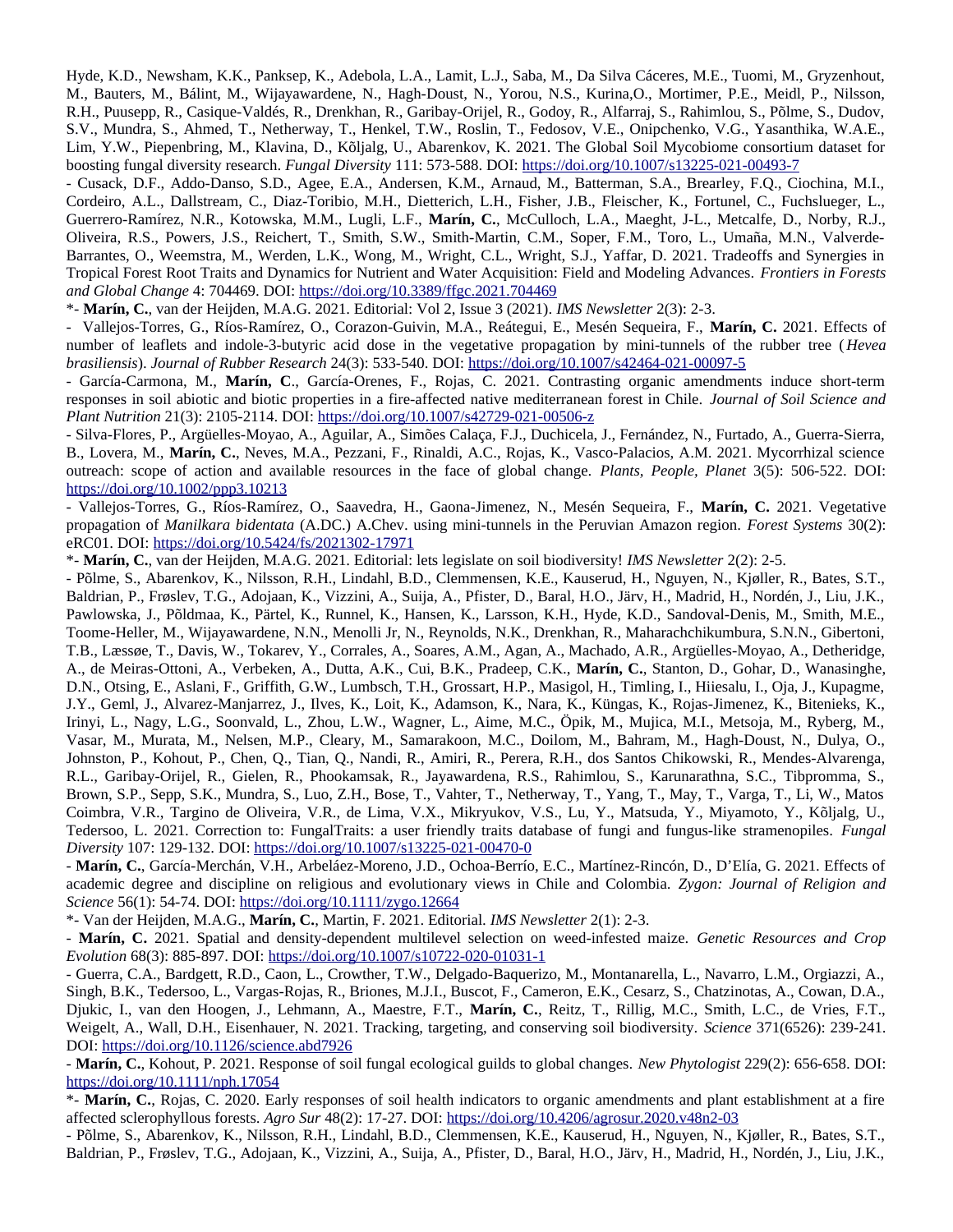.<br>Pawlowska, J., Põldmaa, K., Pärtel, K., Runnel, K., Hansen, K., Larsson, K.H., Hyde, K.D., Sandoval-Denis, M., Smith, M.E., Toome-Heller, M., Wijayawardene, N.N., Menolli Jr, N., Reynolds, N.K., Drenkhan, R., Manarachchikumbura, S.N.N., Gibertoni, Pawiowski, J., Poldinai, K., Partei, K., Runnei, K., Hansen, K., Larsson, K.H., Hyde, K.D., Sandovai-Denis, M., Smith, M.E.,<br>T 1.B., Læssøe, T., Davis, W., Tokarev, Y., Corraies, A., Soares, A.M., Agan, A., Machado, A.R., Arguelles-Moyao, A., Deulerloge, Toome-Hener, M., Wijayawardene, N.N., Menoili Jr, N., Reynolds, N.K., Drenkhan, R., Manarachchikumbura, S.N.N., Gibertoni,<br>T.B., Læssøe, T., Davis, W., Tokarev, Y., Corrales, A., Soares, A.M., Agan, A., Machado, A.R., Argü D.N., Otsing, E., Asiani, F., Griffith, G.W., Lumbsch, T.H., Grossart, H.P., Masigol, H., Timiling, I., Hilesaiu, I., Oja, J., Kupagme, J. Y., Gemi, J., Alvarez-Manjarrez, J., Ilves, K., Lolt, K., Adamson, K., Nara, K., Kungas, K., Rojas-Jimenez, K., Bitemeks, K., Johnst, P., Nagy, L.L., Soonvald, L., Zhou, L.W., Wagner, L., Alme, M.C., Opik, M., Mujica, M.I., Metsoja, M., Kyberg, M.,<br>\*\* Vasar, M., Murata, M., Neisen, M.P., Cleary, M., Samarakoon, M.C., Donom, M., Banram, M., Hagn-Doust, N., Dulya, O., Johnston, P., Konout, P., Chen, Q., Tian, Q., Nahui, R., Amiri, R., Perera, R.H., dos Santos Chikowski, R., Mendes-Alvarenga, R.L., Garibay-Orijei, R., Gielen, R., Phookamsak, R., Jayawardena, R.S., Rahilmou, S., Karuharatinna, S.C., Hopromma, S., Brown, S.P., Sepp, S.K., Mundra, S., Luo, Z.H., Bose, T., Vanier, T., Netherway, T., Yang, T., Way, T., Varga, T., Li, W., Matos ., varga, 1., Li, w., Matos<br>Miyamoto, Y., Kõljalg, U.,<br>*Fungal Diversity* 105: 1-16. Colmora, v.r., Targino de Oliveira, v.r., de Li DOI: https://doi.org/10.1007/s13225-020-00466-2 Tedersoo, L. 2021. FungalTraits: a user-friendly traits database of fungi and fungus-like stramenopiles. Fungal Diversity 105: 1-16. Tedersoo, L. 2021. Fungal Frans: a user-friendly trans database of fungi and fungus-fike stramenophes. *Fungal Diversity* 105: 1-16.<br>DOI: <u>https://doi.org/10.1007/s13225-020-00466-2</u><br>- Ávila-Salem, M.E., Montesdeoca, F., O

2020. Soil biological properties and arbuscular mycormizal fungal communities of representative crops established in the Andean - Aviia-Salem, M.E., Montesdeoca, F., Orella<br>2020 - California Highlands. *AVIIa-Salem, M.E., Montesdeoca, F., Orellana, M., Pacheco, K., Becerra, N., Marin, C., Borle, F., Agullera, P., Cornejo, P.*<br>2020. Soil biological properties and arbuscular mycorrhizal fungal communities of representative <u>mups://doi.org/10.100//s42/29-020-00263-1</u> 310n from Ecuadorian Highlands. J*ournal of Soil Science and Piant Nutrition 20*(4): 2156-2163. DOI:<br>10. <u>St//doi.org/10.1007/s42729-020-00283-1</u><br>**Marín, C.**[, van der Heijden, M.G.A.](https://doi.org/10.1007/s42729-020-00283-1) 2020. Global soil biodiversity, ecosyst

*IFg*/10.100//842/29-020-00<br>**C.**, van der Heijden, M<br>*IMS Newsletter* 1(3): 8-11. <sup>-</sup> **Marin, C.**, Van der Heljden, M.G.A. 2020. Giova **Marín, C.** 2020. Propagation of rust-tolerant *Coffea arabica* L. plants by symbiosis. IMS Newsletter 1(3): 8-11.

: ช-11.<br>L.A., Ríos, O., Cerna, A., **Marín, C.** 2020. Propagation of rust-tolerant *Coffea arabica* L. plants by<br>Journal of Soil Science and Plant Nutrition 20(3): 933-940. DOI: <u>http://dx.doi.org/10.1007/s42729-</u> - vallejos-10 020-00180-7 sprout rooting in microtunnels. Journal of Soil Science and Plant Nutrition 20(3): 933-940. DOI: http://dx.doi.org/10.1007/s42729-

<u>020-00180-7</u><br>- Guerra, C.A., Heintz-Buschart, A., Sikorski, J., Chatzinotas, A., Guerrero-Ramírez, N., Cesarz, S., Beaumelle, L., Rillig, M.C., - Guerra, C.A., Heintz-Buschart, A., Sikorski, - Guerra, C.A., Heintz-Buschart, A., Sikorski, J., Chatzinotas, A., Guerrero-Ramirez, N., Cesarz, S., Beaumeile, L., Rillig, M.C.,<br>Maestre, F.T., Delgado-Baquerizo, M., Buscot, F., Overmann, G., Phillips, H.R.P., Winter, M *X.P.*, Winter, M., Wubet, 1., Kusel, K., Bardgett,<br>3.K., Wall, D.H., Eisenhauer, N. 2020. Blind spots<br>*Nature Communications* 11: 3870. DOI: k.d., Cameron, E.K., Cowan, D., Grebenc,<br>. in giooal soil biodiversity and e<br>https://doi.org/10.1038/s41467-020-17688-2 m giobal soli biodiversity and ecosystem function research. *Nature Communications* 11: 3870. DOI:<br>https://doi.org/10.1038/s41467-020-17688-2<br>- **Marín, C.** 2020. Fight prejudice at all levels: from airports to conferences.  $\frac{\text{mups} / \text{001.0rg} / \text{10.1038}}{2}$ 

<u>mup://ux.uoi.org/10.1038/u41586-020-02039-4</u> omerences. *Nature 5*83(7815): 202. DOI:<br>**Marín, C.** 2019. Arbuscular mycorrhizal fungi

*Journal of Soil Science and Plant Nutrition* 19(4): 954-962. DOI: - De Moura, J.B., de Souza, R.F., Vieira Junio associated with bamboo under Cerrado Brazilian vegetation. Journal of Soil Science and Plant Nutrition 19(4): 954-962. DOI: http://dx.doi.org/10.1007/s42729-019-00093-0 **Marín, C.** 2019. Strengthening mycorrhizal research in South America. *New*

<u>nttp://dx.doi.org/10.100//s42/29-019-00093-0</u><br>- Mujica, M.I., Bueno, C.G., Duchicela, J., **Marín, C.** 2019. Strei<br>*Phytologist* 224(2): 563-567. DOI: <u>http://dx.doi.org/10.1111/nph.16105</u> - Mujica, M.I., Bueno, C.<br>D ..G., Duchicela, J., **Marin, C.** 2019. Strengthening mycorrhizal research in South America. *INew*<br>7. DOI: <u>http://dx.doi.org/10.1111/nph.16105</u><br>**Marín, C.** 2018. Shading light into the elephant: The case of the Chilean br Phytologist 224(2): 563-567. DOI: http://dx.doi.org/10.1111/nph.16105

*Agromet 224(2): 563-567. DOI: <u>http://dx.doi.org/10.1111/hph.16105</u><br>|la-Muñoz, V.H., Marín, C. 2018. Shading light into the elephant: The<br><i>Agro Sur 4*6(2): 7-9. DOI: <u>http://dx.doi.org/10.4206/agrosur.2018.v46n2-03</u> \*- Bonina-Munoz, V.H., **Marín, C.** 2018. Snading fight into the elephant: The case of the Chilean bread-wheat eco-agrifood<br>tem. Agro Sur 46(2): 7-9. DOI: <u>http://dx.doi.org/10.4206/agrosur.2018.v46n2-03</u><br>**Marín, C.**, Torres,

system. *Agro Sur 4*6(2): /<br>**\*- Marín, C.**, Torres, D.<br>*Biodiversidata 7*: 98-115.  $\frac{N}{n}$ **Marín, C.**, Torres, D., Furci, G., Godoy, R., Palmer, G. 2018. Estado del arte de la conservación del reino Fungi en Chile.<br>Biodiversidata 7: 98-115.<br>**\*- Marín, C.** 2018. Delirios y estereotipos racionalistas en ciencia:

*Fiodiversidata 7: 98-115.*<br>**\*- Marín, C.** 2018. Delirios y estereot<br>*filosofía y culturas en diálogo* 27: 59-75. **Marín, C.** 2018. Definos y estereotipos racionalistas en ciencia: como combatinos desde la consiliencia. *Konvergencias,*<br>*filosofía y culturas en diálogo* 27: 59-75.<br>**\*- Marín, C.** 2018. Conceptos fundamentales en ecolog

*Micológico* 33(1): 32-56. DOI: http://dx.doi.org/10.22370/bolmicol.2018.33.1.1168 **Marin, C.** 2018. Conceptos fundamentales en ecologia de nongos del suelo: una propuesta pedagogica y de divulgación. *Boletin*<br>*icológico* 33(1): 32-56. DOI: <u>http://dx.doi.org/10.22370/bolmicol.2018.33.1.1168</u><br>**Marín, C.** 

*purcologico* 33(1): 32-56. DOI: <u>http://dx.doi.org/10.22370/bolmicol.2016.33.1.1166</u><br>\*- **Marín, C.,** Valenzuela, E., Godoy, R., Palfner, G. 2018. Diversity and growth-effects of ectomycorrhizal fungi of a *Nothofagus*<br>pum <sup>\*</sup>- Marin, C., Valenzuela, E., Godoy, R., Palfner, C <u>http://dx.doi.org/10.223/0/boimicol.2018.33.1.1164</u> pumilio *Marinio* forest in the Andes of Southern Chile. *Boletín Micológico* 33(1): 9-20. DOI:<br>
<u>tp://dx.doi.org/10.22370/bolmicol.2018.33.1.1164</u><br> **Marín, C**. 2018. Astronomy was his undoing: why a Colombian pioneer got shot. *N* 

- 1<br>. **Marin, C.**, 2018. Astronomy was his undoing: why a Colombian pioneer got shot. *Nature 556(7708): 30. DOI:*<br>tp://dx.doi.org/10.1038/d41586-018-05341-4<br>**Marín, C.**, Godoy, R., Valenzuela, E., Schloter, M., Wubet, T., Boy, [effects on soil fungal communities on Chilean](http://dx.doi.org/10.1038/d41586-018-05341-4) temperate rainforests.

*Journal of Soil Science and Plant Nutrition* 17(4): 985-1002. - Marin, C., Godoy, R., Valenzuela, E., Schloler, M., Wl <u>bol: http://dx.doi.org/10.406//50/18-9516201/000400011</u> effects on soil fungal communities on Chilean temperate rainforests. Journal of Soil Science and Plant Nutrition 17(4): 985-1002. rects on son fungal communities on Chilean temperate rainforests. Journal of Son Science and Plant Nutrition 17(4): 985-1002.<br>OI: <u>http://dx.doi.org/10.4067/S0718-95162017000400011</u><br>**Marín, C.**, Aguilera, P., Oehl, F., God

*Journal of Soil Science and Plant Nutrition* 17(4): 966-984. DOI: http://dx.doi.org/10.4067/S0718- - Marin, C., Agune 95162017000400010 rainforests. Journal of Soil Science and Plant Nutrition 17(4): 966-984. DOI: http://dx.doi.org/10.4067/S0718rainforests. Journal of Soil Science and Piant Nutrition 1/(4): 966-964. DOI: <u>http://dx.doi.org/10.406//S0/16-</u><br><u>95162017000400010</u><br>- Godoy, R., Silva-Flores, P., Aguilera, P., **Marín, C.** 2017. Microbial Interactions in

presented at the Workshop "Mycorrhizal Symbiosis in the Southern Cone of South America". *Journal of Soil Science and Plant*<br>- West the 2700 1.2 *Nutrition* 17(4): 1-3.

presented at the workshop Mycorrhizal Symbiosis in the Southern Cone of South America *. Journal of Solt Science and Plant*<br>Nutrition 17(4): 1-3.<br>- Bueno, C.G., **Marín, C.,** Silva-Flores, P., Aguilera, P., Godoy, R. 2017.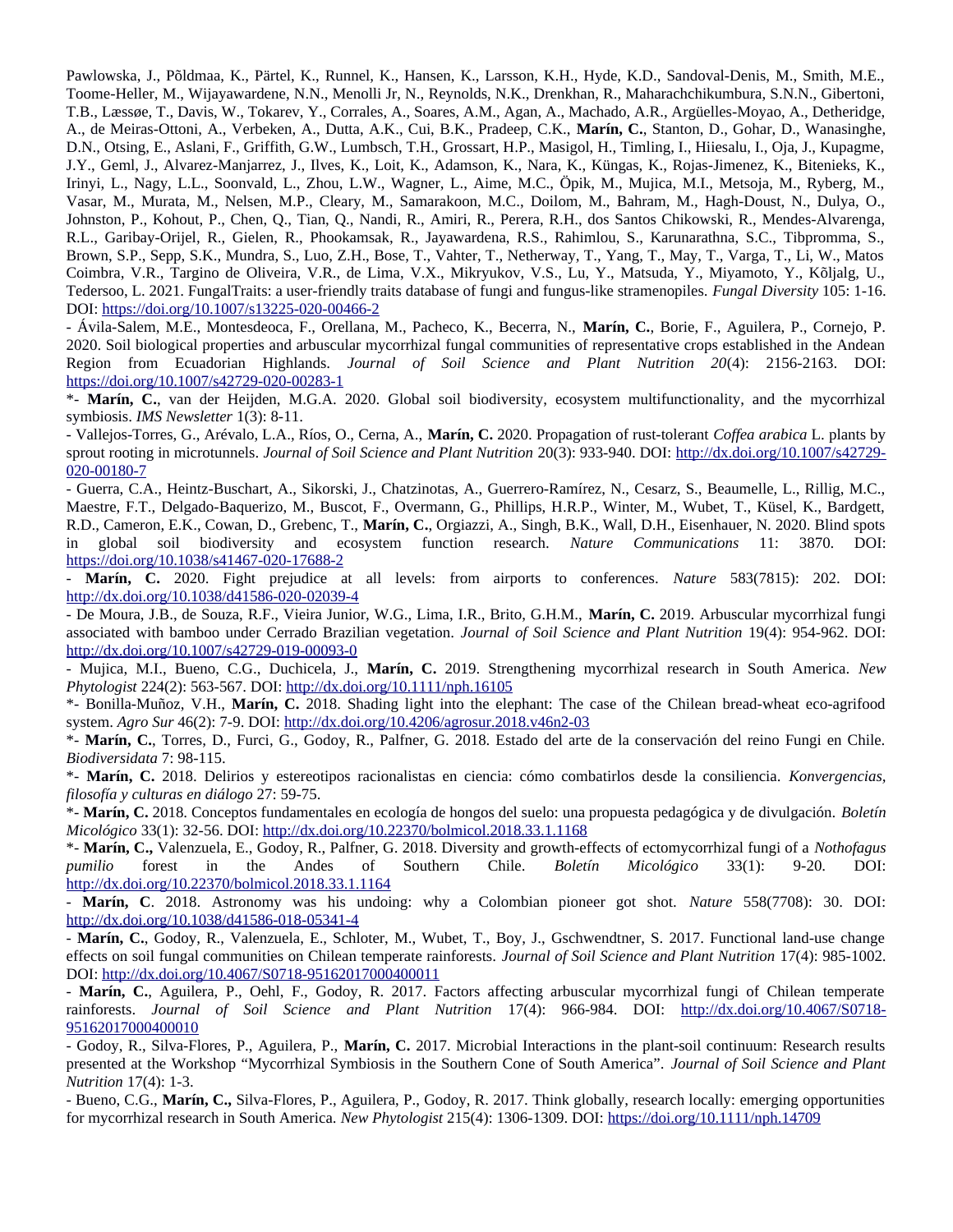- Aguilera, P., **Marín, C.**, Oehl, F., Godoy, R., Borie, F., Cornejo, P.E. 2017. Selection of aluminum tolerant cereal genotypes *Agriculture, Ecosystems and Environment* 246: 86-93. Dollingthe *F.*, Godoy, R., Borle, F., Cornejo, P.E.<br>*Environment* 246: 86-93. DOI: <u>https://doi.org/10.1016/j.agee.2017.05.031</u>  $\frac{1}{1}$ rongly influences the arbuscular mycormizal fungal communities in an actuic Andosof. *Agriculture, Ecosystems and*<br>nvironment 246: 86-93. DOI: <u>https://doi.org/10.1016/j.agee.2017.05.031</u><br>**Marín, C.**, Aguilera, P., Cornejo Environment 246: 86-93. DOI: https://doi.org/10.1016/j.agee.2017.05.031

*J. Jagee. 2017. 05.031*<br>Phl, F., Palfner, G., Boy, J. 2016. Arbuscular mycorrhizal assemblages along<br>Journal of Soil Science and Plant Nutrition 16(4): 916-929. DOI: - **Marin, C.**, Aguilera, P., Cornejo, P., Godoy, R., Oe <u>nup://dx.doi.org/10.406//S0/16-95162016005000005</u><br>- A*FC.doi.* Closef C.Thr.doi.org/ contrasting Andean forests of southern Chile. Journal of Soil Science and Plant Nutrition 16(4): 916-929. DOI: **CONTERT EXECUTE:** Martia and the selection of sournal of soll science and Plant Nutrition 16(4): 916-929. DOI:<br>http://dx.doi.org/10.4067/S0718-95162016005000065<br>- **Marín, C.** 2016. The levels of selection debate: taking i

21(3): 407-472. DOI: <u>http://dx.doi.org/10.15446/adc.v21h3.54596</u> **Marin, C.** 2016. The levels of selection debate: taking into account existing empirical evidence. *Acta Biologica Colombiand*<br>1(3): 467-472. DOI: <u>http://dx.doi.org/10.15446/abc.v21n3.54596</u><br>**Marín, C.**, D'Elía, G. 2016.

1: <u>http://dx.doi.org/10.15446/abc.vz1n3.54596</u><br>i, G. 2016. Academic Degree and Discipline Affect Religious Beliefs and Evolution Acceptance: 3<br>Zygon: Journal of Religion and Science 51(2): 277-292. DOI: <u>http://dx.doi.org</u> \*- IVI.<br>-- 11 **Marín, C.**, D Ena, G. 2016. Academic Degree and Discipline Affect Rengious Beners and Evolution Acceptance: Survey at a<br>ilean University. Zygon: Journal of Religion and Science 51(2): 277-292. DOI: <u>http://dx.doi.org/10.1</u>

Chilean University*. Zygon: Journal of Religion and Science* 51(2): 2<br>**\*- Marín, C.** 2015. Selección Multinivel: historia, modelos, deb<br>*Revista de la Sociedad Española de Biología Evolutiva* 10(2): 51-70. -<br>-Revista de la Sociedad Española de Biología Evolutiva 10(2): 51-70.

**Marín, C.**, Weiner, J. 2014. Effects of density and sowing pattern on weed suppression and grain yield in three varieties of maize *Weed Research* 54(5): 467-474. DOI: http://dx.doi.org/10.1111/wre.12101

### **Preprints**  $\mathbf{L}$ , Mikryukov, V., Zizka, A., Bahram, M., Hagh-Doust, N., Anslan, S., Prylutskyi, O., Delgado-Baquerizo, M., Anslan, S., Prylutskyi, O., Delgadorff, N., Delgado-Baquerizo, M., Delgadorff, O., Delgado-Baquerizo, M.,

**Freprints**<br>- Tedersoo, L., Mikryukov, V., Zizka, A., Bahram, M., Hagh-Doust, N., Anslan, S., Prylutskyi, O., Delgado-Baquerizo, M., - Tedersoo, L., Mikryukov, V., Zizka, A., Bahram, M., Hagh-Doust, N., Ansian, S., Prylutskyi, O., Deigado-Baquerizo, M.,<br>-Maestre, F.T., Pärn, J., Öpik, M., Moora, M., Zobel, M., Espenberg, M., Mander, Ü., Khalid, A.N., Corrales, A., Agan, A., Vascoмаеѕие, ғ.т., ғатп, л., Орік, м., мюога, м., zobei, м., Espenberg, м., мапαеr, U., Knand, A.N., Corrates, A., Agan, A., Vasco-<br>Palacios, A.M., Saitta, A., Rinaldi, A.C., Verbeken, A., Sulistyo, B.P., Tamgnoue, B., Furneau Raini, E., Cameron, E.K., de Crop, E., Otsing, E., Davydov, E.A., Albornoz, F.E., Brearley, F.Q., Buegger, F., Zann, G., Bonito,<br>K.I., Y. Nyamukondiwa, C., Sharp, C., Marín, C., Gohar, D., Klavina, D., Sharmah, D., Qin Dai, D., Nouhra, E., Machteld Biersma, E., G., Hilesalu, I., Barrio, I.C., Heilmann-Clausen, J., Ankuda, J., Kupagme, J. Y., Macia-Vicente, J.G., Djeugap Fovo, J., Gemi, J., Alatalo, J.M., Alvarez-Manjarrez, J., Polumaa, K., Runnel, K., Adamson, K., Bratnen, K.A., Pritsch, K., Tchan, K.I., Armolatus, K., Hyde, K.D., Newsham, K.K., Panksep, K., Lateer, A.A., Tiirmann, L., Hansson, L., Lamit, L.J., Saba, M., Tuomi, M., Gryzennout, M., Bauters, M., Piepenbring, M., Wijayawardene, N., Yorou, N.S., Kurina, O., Mortimer, P.E., Meidi, P., Konout, P.,<br>Vi Nilsson, K.H., Puusepp, K., Drehkhan, K., Garibay-Orijel, K., Godoy, K., Alkantani, S., Rahimiou, S., Dudov, S.v., Poime, S., Gilosn, S., Mundra, S., Anmed, T., Netherway, T., Henkel, T.W., Rosilli, T., Nteziryayo, V., Fedosov, V.E., Ompchenko, V.G.,<br>\*\* ., Fedosov, V.E., Ompchenko, V.G.,<br>J., Abarenkov, K. 2022. Towards<br>*BioRxiv*, 2022.03.17.484796. DOI:  $r$  asanthika,  $w.A.E.,$   $w$  oon  $L$ im,  $r.,$ https://doi.org/10.1101/2022.03.17.484796 understanding diversity, endemicity and global change vulnerability of soil fungi. BioRxiv, 2022.03.17.484796. DOI: rderstanding diversity, endemicity and global change vulnerability of soil fungl. *BioRxiv*, 2022.03.17.464796. DOE<br>tps://doi.org/10.1101/2022.03.17.484796<br>**Marín, C.**, Rubio, J., Godoy, R. 2021. Chilean blind spots in soi  $\frac{\text{mups}}{25.7}$ .  $\frac{2001.0 \text{rg}}{10.1}$   $\frac{101}{2022.03.1}$ .  $\frac{2001.954}{20.2934}$ 

2021.06.24.449754. DOI: https://doi.org/10.1101/2021.06.24.449754 - **Marin, C.**, Rubio, J., Godoy, R. 2021. Chilean bilita spots in son biodiversity and ecosystem function research. *Blorxiv*,

2021.06.24.449/54. DOI: <u>https://doi.org/10.1101/2021.06.24.449/54</u><br>- Guerra, C.A., Heintz-Buschart, A., Sikorski, J., Chatzinotas, A., Guerrero-Ramírez, N., Cesarz, S., Beaumelle, L., Rillig, M.C., - Guerra, C.A., Heintz-Buschart, A., Sikorski,<br>D.C. D.T. D.J. D.J. D.J. D.J. D.J. D. - Guerra, C.A., Heintz-Buschart, A., Sikorski, J., Chatzinotas, A., Guerrero-Ramirez, N., Cesarz, S., Beaumene, L., Rinig, M.C.,<br>Maestre, F.T., Delgado-Baquerizo, M., Buscot, F., Overmann, G., Phillips, H.R.P., Winter, M., R.D., Cameron, E.K., Cowan, D., Grebenc, T., **Marín, C.**, Orgiazzi, A., Singh, B.K., Wall, D.H., Eisenhauer, N. 2019. Blind spots in global soil biodiversity and ecosystem function research. *BioRxiv*, 774356. DOI: https:/

# **Book chapters** - Godoy, R., Matus, F.,

**Book chapters**<br>- Godoy, R., Matus, F.<mark>, Marín, C.,</mark> Aguilera, P., Martínez, O. 2022. Ciclos de nutrientes en el suelo y los efectos de la ganadería y<br>la agricultura. In: Morales, A., Werner, M. (eds.). *Introducción a la* - Gouoy, R., Mali<br>. la agricultura. In: Morales, A., Werner, M. (eds.). Introducción a la Ciencia Animal. (Accepted). Valdivia: Ediciones Universidad<br>Austral de Chile.

ia agricultura, in: Morales, A., Werner, M. (eds.). *Introducción a la Clencia Animal. (Acceptea)*. Valdivia: Ediciones Universidad<br>Austral de Chile.<br>- Alomonacid, L., Godoy, R., Salgado, M., **Marín, C.**, Valenzuela, E. 20 - Alomonaciu, L Austral de Chile. ganaderos. In: Morales, A., Werner, M. (eds.). Introducción a la Ciencia Animal. (Accepted). Valdivia: Ediciones Universidad ganaderos. In: Morales, A., Werner, M. (eds.). *Introduccion a la Clencia Animal. (Acceptea)*. Valdivia: Ediciones Universidad<br>Austral de Chile.<br>- Godoy, R., **Marín, C**. 2019. Mycorrhizal studies in temperate rainforests o

Austral de Chile.<br>- Godoy, R., **Marín, C**. 2019. Mycorrhizal studies in temperate rainforests of Southern Chile. In: Pagano, M., Lugo, M. (eds.).<br>*Mycorrhizal Fungi in South America*. Springer, Fungal Biology Series. Pp. 3 *Mycorrhizal Fungi in South America*. Springer, Fungal Biology Series. Pp. 315-341. DOI: <u>https://doi.org/10.100//9/8-3-030-</u><br><u>15228-4 16</u><br>- **Marín, C.,** Bueno, C.G. 2019. A systematic review on South American and European

scientific symbiosis? In: Pagano, M., Lugo, M. (eds.). *[Myc](https://doi.org/10.1007/978-3-030-15228-4_5)orrhizal Fungi in South America*. Springer, Fungal Biology Series. Pp. 97-110. DOI: https://doi.org/10.1007/978-3-030-15228-4 5  $-$  **Marin, C.**, Bueno, C.G. 2019. A systematic review on Sc

## ${\bf Technical\textbf{ reports}}$ Rome, Fao. Doi. 2006. Englace and the property of the property of the property of the property of the property of the property of the property of the property of the property of the property of the property of the property

*State of knowledge of soil biodiversity - Status, challenges and potentialities, Report 2020*. Rome, FAO. DOI: https://doi.org/10.4060/cb1928en - FAU, IIPS, GSBI, SCBD, EC. 2020. State of

- Brito Carrasco, B., Fuenzalida González, P., Marín, C., Pinochet Cobos, C., Santana Valenzuela, J., Rojas Alvarado, C. 2019. *Revista de divulgación Proyecto FPA 6-RE-002-2018: Recuperación de Salud de Suelos y su Implicancia en el Restablecimiento* Ambiente, Gobierno de Chile. 45 p. - Brito Carrasco, B., Fuenzanda Gonzalez, P., **Marin, C.**, Pinocnet Cobos, C., Santana Valenzuela, J., Rojas Alvarado, C. 2019.<br>*Revista de divulgación Proyecto FPA 6-RE-002-2018: Recuperación de Salud de Suelos y su Impli [G](https://doi.org/10.13140/RG.2.2.18056.06406)lobal Forum on Food Security and Nutrition*, Report of activity  $A$ mbienie, Gobierno de Chile. 45 p.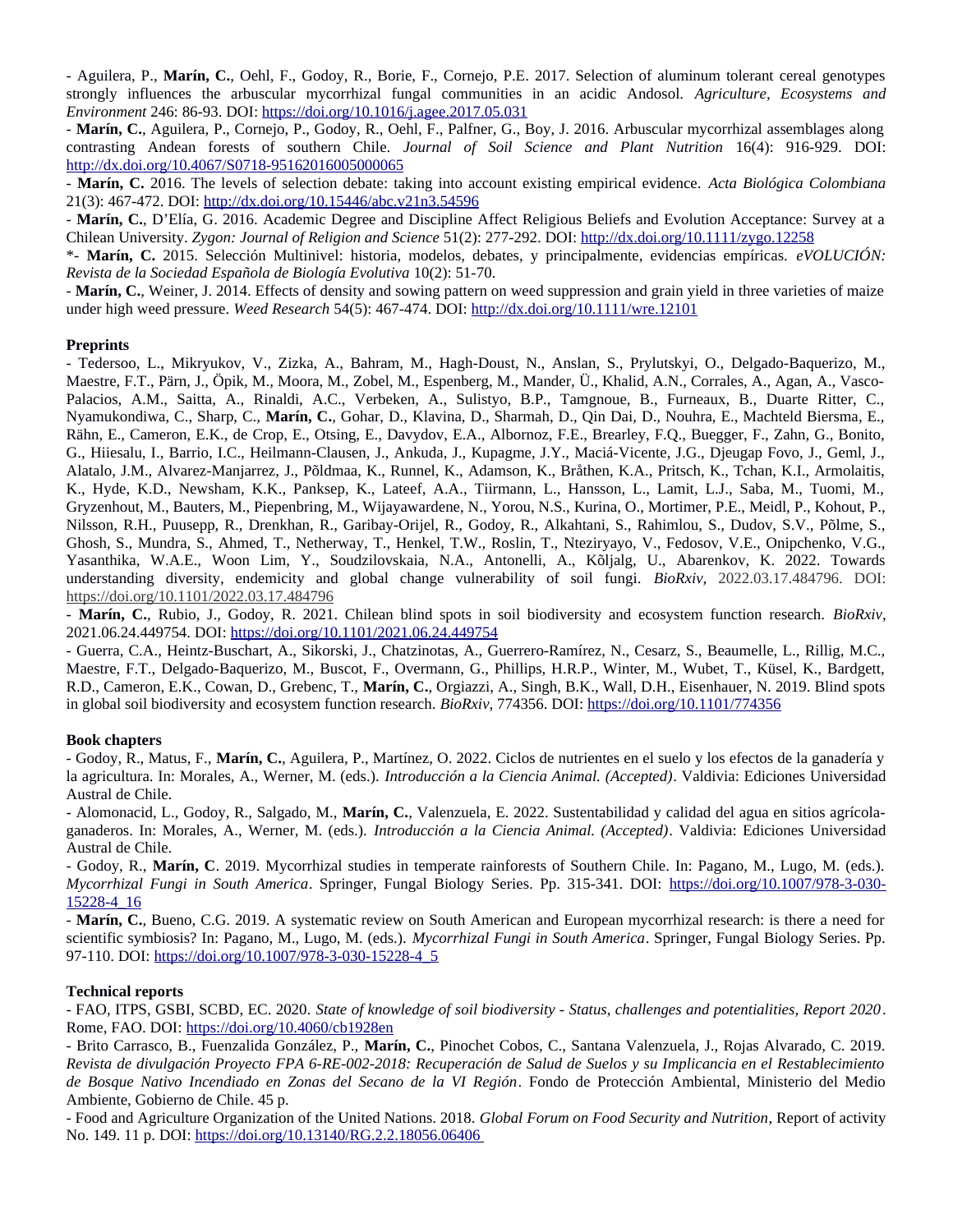# Proceedings

**Proceedings**<br>- García, M., **Marín, C.,** García, F., Rojas, C. 2021. Recovering soil ecosystem services and functions at a burned native forest in the Mediterranean zone of central Chile by the use of organic amendments. In: FAO (Ed.), *Keep soil alive, protect soil biodiversity – Global Symposium on Soil Biodiversity*, 19–22 April 2021, Proceedings (pp. 441-447). Rome, Italy: FAO. -  $\frac{\text{nltps}{1001.0 \text{rg}}}{\text{10.4060} \times \text{10.40}}$ Global Symposium on Soli Bioaiversity, 19–22 April 2021, Proceedings (pp. 441-447). Rome, Italy: FAO.<br>ttps://doi.org/10.4060/cb7374en<br>**Marín, C.** 2021. Knowledge of biodiversity and ecosystem services of South American myc

*Keep soil alive, [protect soil biodiversity – Globa](https://doi.org/10.4060/cb7374en)l Symposium on Soil Biodiversity*, 19–22 April 2021, Proceedings - Marin, C. 2021. Romedge of biodiversity and ecosystem serv (pp. 68-74). Rome, Italy: FAO. https://doi.org/10.4060/cb7374en

## **Science outreach articles** - -

**Marín, C.,** Marro, N. 2022. What we are reading in April, 2022. South American Mycorrhizal Research Network. Online.

**Marín, C., Marro, N. 2022. What we are reading in April, 2022. South American Mycorrhizal Research Network. <u>Online.</u><br><b>Marín, C.,** Guzman, A. 2021. What we are reading in September, 2021. South American Mycorrhizal Resear **- Marin, C.,** Marro, N. 2022. What we are reading in April, 2022. South American Mycorrhizal Research Network. <u>Online.</u><br>**- Marín, C.**, Guzman, A. 2021. What we are reading in September, 2021. South American Mycorrhizal R

- Marín, C., Malar C, M. 2021. What we are reading in June, 2021. South American Mycorrhizal Research Network. Online.

**Marín, C.**, Guzman, A. 2021. What we are reading in September, 2021. South American Mycorrh[izal R](https://southmycorrhizas.org/reading/june-2021/)[esearch](https://southmycorrhizas.org/reading/september-2021/) Network. <u>Online.</u><br>**- Marín, C.**, Malar C, M. 2021. What we are reading in June, 2021. South American Mycorrhizal Re Network. <u>Unline.</u> - **Marin, C.**, Wall, D.H., Guerra, C.A. 2021. What we are reading in March-II, 2021. South American Mycorrhizal Research<br>Network. <u>Online.</u><br>- **Marín, C.**[, Ma](https://southmycorrhizas.org/reading/march-ii-2021/)rtin, F.M. 2020. What we are reading in September, 2020. South Am

<u>[Online.](https://southmycorrhizas.org/reading/november-2020/)</u> [-](https://southmycorrhizas.org/reading/september-2020/) **Marin, C.**, Marun, F.M. 2020. What we are reading in September, 2020. South American Mycorrhizal Research Network.<br><u>Online.</u><br>- **Marín, C.**, Soudzilovskaia, N. 2020. What we are reading in September, 2020. South American

**Marín, C.**, Soudzhovskala, N. 2020. What we are reading in September, 2020. South American Mycorrhizal Research Netw<br>Inline.<br>**Marín, C.**, Tedersoo, L. 2020. What we are reading in April, 2020. South American Mycorrhizal R

<u>- Marín,</u> C., Tedersoo, L. 2020. What we are reading in April, 2020. South American Mycorrhizal Research Network.<br>- **Marín, C.** 2019. Nota editorial. *Revista Digital Fulica*, Edición No. 10: El alucinante universo de los

- Marín, C. 2019. Nota editorial. Revista Digital Fulica, Edición No. 10: El alucinante universo de los hongos. Online.

**- Marín, C.,** Tedersoo, L. 2020. What we are reading in Aprii, 2020. South American Mycorrhizal Research Network. <u>Online.</u><br>**- Marín, C.** 2019. Nota editorial. *Revista Digital Fulica*, Edición No. 10: El alucinante unive  $\frac{\text{Omm}}{2}$ **Marín, C.** 2018. La ciencia na sido mi terapia ante la violencia en Colombia. Revista Digital Fulica, Edición<br><u>Online.</u><br>- **Marín, C.** 2018. Monitoreando la biodiversidad global del suelo. Postgrados Facultad de Ciencias U

<u>Onime.</u><br>- **Marín, C.** 2018. Monitoreando la biodiversidad global del suelo. Postgrados Facultad de Ciencias UACh. <u>Online.</u><br>- **Marín, C.** 2018. Los gonfoterios alteraron la vegetación chilena del Pleistoceno tardío. Facul

- M**arín, C.** 2018. Monitoreando la biodiversidad global del suelo. Postgrad[os Facul](http://www.postgradociencias.uach.cl/monitoreando-la-biodiversidad-global-del-suelo/)tad de Clencias UACh. <u>Online.</u><br>- **Marín, C.** 2018. Los gonfoterios alteraron la vegetación chilena del Pleistoceno tardío. Facultad de Ci UACII. <u>UIIIIIIE.</u> **Marín, C.** 2018. Entendiendo et origen de las especies (y de la cerveza) en un tubo de ensayo. Postgrados Facultad de Clencias<br>UACh. <u>Online.</u><br>- **Marín, C.** 2018. Understanding the evolution of the mycorrhizal symbioses:

our reet. <u>Onime.</u><br>Press and the cost of the cost of the cost of the cost of the cost of the cost of the cost of the cost of the cost of the cost of the cost of the cost of the cost of the cost of the cost of the cost of t **Marín, C.** 2018. Onderstanding the evolution of the mycorrhizal symbioses: a matter of phylogenetics of our Feet. Online.<br> **Marín, C.** 2018. One year Networking South American mycorrhizal research. Beneath our Feet. <u>Onli</u>

ur reet. <u>Ontine.</u><br>**Marín, C.** [2018](http://blog.globalsoilbiodiversity.org/article/2018/04/26/understanding-evolution-mycorrhizal-symbioses-matter-phylogenetics-or). One year Networking South American mycorrhizal research. Beneath our Feet. <u>Online.</u><br>**Marín, C.** 2018. What we are reading in November-December, 2017. South American Mycorrhizal Researc

- **Marin, C.** 2018. One year Networking South American mycormizal research. Beneath our Feet. <u>Online.</u><br>- **Marín, C.** 2018. What we are reading in November-December, 2017. South American Mycorrhizal Research Network. <u>Onli</u> ensayo. Chile Hace Clencia. <u>Online.</u> - Marín, C. 2018. Evolución experimental con levaduras: entendiendo El Origen de las Especies (y de la cerveza) en un tubo de **Marín, C.** 2018. Evolución experimental con levaduras: entendiendo El Origen de las Especies (y de la cerv<br>nsayo. Chile Hace Ciencia. <u>Online.</u><br>**Marín, C.** 2017. Leandro Paulino, proyecto EarthShape: cómo se origina el su

ensayo. Chile Hace Clencia. <u>Ontine.</u><br>- **Marín, C.** 2017. Leandro Paulino, proyecto EarthShape: cómo se origina<br>- **Marín, C.** 2017. Natali Hu[rtado, T](https://chilehaceciencia.wordpress.com/contenidos/blog/evolucion-experimental-con-levaduras-entendiendo-el-origen-de-las-especies-y-de-la-cerveza-en-un-tubo-de-ensayo/)axónoma. Chile Hace Ciencia. <u>Online.</u>

- Marín, C. 2017. Natali Hurtado, Taxónoma. Chile Hace Ciencia. Online.

**Marín, C.** 2017. Leandro Paulino, proyecto EarthSnape: como se origina el suelo. Chile [Hace C](https://chilehaceciencia.wordpress.com/contenidos/entrevistas/leandro-paulino-proyecto-earthshape-como-se-origina-el-suelo/)iencia. <u>Online.</u><br>**Marín, C.** 2017. Natali Hurtado, Taxónoma. Chile Hace Ciencia. <u>Online.</u><br>**Marín, C.** 2017. Hongos micorrízico **Marín, C.** 2017. Natali Hurtado, 1 axonoma. Chile Hace Clencia. <u>Online.</u><br>**Marín, C.** 2017. Hongos micorrízicos para aumentar la producción de cerea<br>**Marín, C.** 2015. Hongos que "comen" rocas. *Órbitas Científicas* 3(31): -

**- Marín, C.** 2015. Hongos que "comen" rocas. Órbitas Científicas 3(31): 63.

- **Marín, C.** 2017. Hongos micorrízicos para aumentar la producción de cereales en el sur de chile. Chile Hace Clencia. <u>Online.</u><br>- **Marín, C.** 2015. Hongos que "comen" rocas. *Órbitas Científicas* [3\(](https://chilehaceciencia.wordpress.com/contenidos/blog/hongos-micorrizicos-para-aumentar-la-produccion-de-cereales-en-el-sur-de-chile/)31): 63.<br>- **Marín, C. Marín, C.** 2014. Docindad o agresividad en arañas sociales: una evidencia mas de selección de grupo. *Orbitas Científicas* 3(29): 83.<br>**- Marín, C.** 2014. Selección natural en múltiples niveles: ¿un debate de nunca acabar? 63.

o*s.*<br>- **Marín, C.** 2014. Selección natural en múltiples niveles: ¿un debate de nunca acabar? *Órbita*:<br>- **Marín, C.** 2014. Entrevista: el doctor David Sloan Wilson. *Órbitas Científicas* 3(29): 74-80.

**Marín, C.** 2014. Selección natural en multiples niveles: ¿un debate de hunca acabar*: Orbitas Científicas* 3(29):<br>**Marín, C.** 2014. Entrevista: el doctor David Sloan Wilson. *Órbitas Científicas* 3(29): 74-80.<br>**Marín, C. Marín, C.** 2014. Entrevista: el doctor David Sioan Wilson. *Orbitas Científicas 3*(29): 74-80.<br>**Marín, C.** 2014. Un problema de conceptos y difusión, no de herencia. *Órbitas Científicas* 3(28)<br>**Marín, C.** 2014. Criminali -

- Marín, C. 2014. Criminalidad, culpabilidad y biología del castigo. Órbitas Científicas 3(27): 59.

**Marín, C.** 2014. Un problema de conceptos y difusión, no de nerencia. *Orbitas Científicas* 3(26): 57.<br>**Marín, C.** 2014. Criminalidad, culpabilidad y biología del castigo. *Órbitas Científicas* 3(27): 59.<br>**Marín, C.** 2014 **Marín, C.** 2014. Críminandad, cuipabilidad y biológia del castigo. *Orí*<br>**Marín, C.** 2014. Transgénicos: variación, biodiversidad y ecología evo<br>**Marín, C.** 2014. Biodiversidad humana. *Órbitas Científicas* 3(25): 59. -

- Marín, C. 2014. Biodiversidad humana. Órbitas Científicas 3(25): 59.

- Marín, C. 2014. Transgenicos: variación, biodiversidad y ecológia evolutiva. *Orbitas Científicas 3*(2<br>- **Marín, C.** 2014. Biodiversidad humana. *Órbitas Científicas* 3(25): 59.<br>- **Marín, C.** 2014. Las mariposas Heliconi
- **Marín, C.** 2014. Biodiversidad numana. Or*bitas Cientificas 3*(25): 59.<br>**Marín, C.** 2014. Las mariposas Heliconius y el origen de las especies. *Órbitas Científicas* 2(24): 55.<br>**Marín, C.** 2014. El gen casi nunca es egoís **Marín, C.** 2014. Las mariposas Henconius y el origen de las especies. *Orbitas Ci*<br>**Marín, C.** 2014. El gen casi nunca es egoísta: una visión fenotípica de la evolució<br>**Marín, C.** 2013. Estudios evolutivos de la religión. -
- **Marín, C.** 2013. Estudios evolutivos de la religión. Órbitas Científicas 2(22): 59.
- **Marín, C.** 2014. El gen casi nunca es egoista: una visión fenoupica de la evolución. *Orbitas Científicas*<br>**Marín, C.** 2013. Estudios evolutivos de la religión. *Órbitas Científicas* 2(22): 59.<br>**Marín, C.** 2013. Volvox: c **Marín, C.** 2013. Estudios evolutivos de la religión. *Orbitas Clentíficas 2*(22): 59.<br>**Marín, C.** 2013. Volvox: cooperación y transiciones mayores en la vida. *Órbitas Científicas*<br>**Marín, C.** 2013. Agroecología Evolutiva
- 

## **Books editing (Ed.)** - BOOKS editing (Ed.)

**Marín, C.** 2017. *Abstracts Book Workshop Mycorrhizal symbiosis in the southern cone South America*. Austral University of Chile, Valdivia, Chile. 74 p. (Ed.).

# **Editor for journals** - 2022 – present.

*Frontiers in Plant Science*, Research Topic Editor: Biodiversity and Ecosystem-level Function of the Rhizosphere. https://www.frontiersin.org/research-topics/38281/biodiversity-and-ecosystem-level-function-of-the-rhizosphere- 2022 – present. *Frontiers in Piant Science*, Research Topic Editor: Biodiversity and Ecosystem-level Function of the <u>Ecology and Europe and Evolution (and Evolution). Https://www.frontiers.com/induction-evolution-of-me-mizosphere</u> - 2022 – present. Editorial Board, Evolutionary and Genomic Microbiology section (Frontiers in: Microbiology, Genetics, and Ecology and Evolution). https://www.frontiersin.org/journals/all/sections/evolutionary-and-genomic-microbiology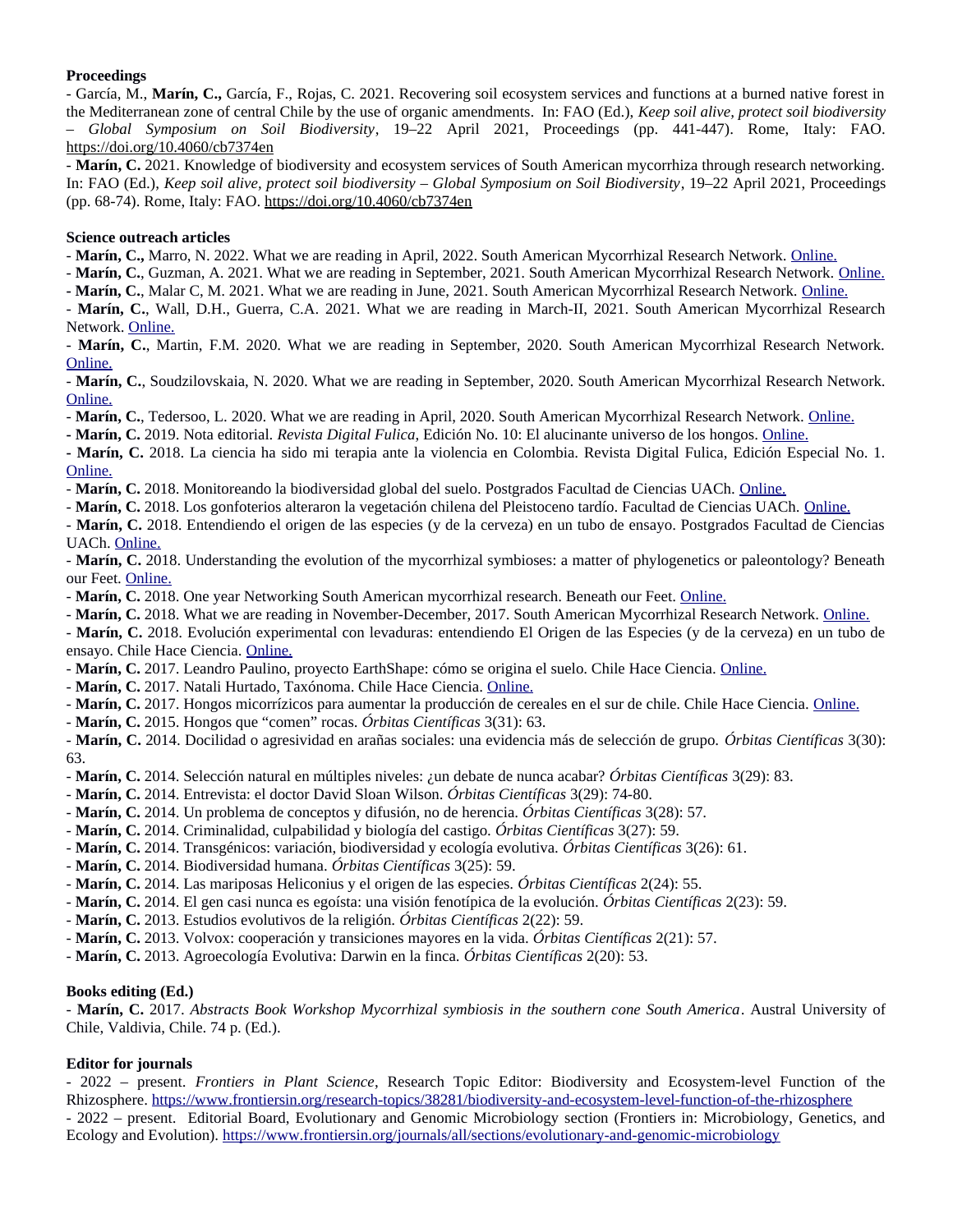- 2021 – present. Editorial Board, Journal of Sustainable Agriculture and Environment. ISSN:2767-035X. https://onimenorary.wiley.com/journal/2767035x - 2021 – present. Editorial Board, Journal of Sustainable Agriculture and Environment. ISSN:2767-035X.<br>-

2563-1497. - 2020 – present. Newsletter Editor, 1<br>https://mycorrhizas.org/category/quarterly-newsletter/ *Revista Digital Fulica*[, Edición No. 10: El aluc](https://mycorrhizas.org/category/quarterly-newsletter/)inante universo de los hongos. ISSN 2382-4743. <u>Online.</u><br>https://mycorrhizas.org/category/quarterly-newsletter/<br>- 2019. *Revista Digital Fulica*, Edición No. 10: El alucinan <u>nttps://my</u>

<u>nttps://mycorrnizas.org/category/quarterly-newsletter/</u><br>- 2019. *Revista Digital Fulica*, Edición No. 10: El alucinante universo de los hongos. ISSN 2382-4743. <u>Online.</u><br>- 2019. *Científic@ - Multidisciplinary Journal* 6 mecanismos, simbiose, biomas e avanços na pesquisa. ISSN 2358-260X. *Joentyte@ - Mutualscipunary Journal* 6 (1), special issue Micro-organismos promotores do crescimento de plantas:<br>nos, simbiose, biomas e avanços na pesquisa. ISSN 2358-260X.<br>Journal of Soil Science and Plant Nutrition 17 mecanismos, simbiose, biomas e avanços na pesquisa. ISSN 2358-260X.

Research results presented at the Workshop "Mycorrhizal Symbiosis in the Southern Cone of South America".

## **Reviewer for journals (n=117)**

*BioScience* (2), *Journal of Soil Science and Plant Nutrition* (13), *Microbiome* (4), *Applied Soil Ecology* (10), *Fungal Ecology* (2), **Reviewer tor journais (n=11/)**<br>BioScience (2), Journal of Soil Science and Plant Nutrition (13), Microbiome (4), Applied Soil Ecology (10), Fungal Ecology (2),<br>Plant and Soil (3), Symbiosis (1), MycoKeys (1), Current Rese *Leeuwence (2), Journal of Soli Science and Plant Nutrition (13), Microbiome (4), Applied Soli Ecology (10), Fungal Ecology (2), Plant and Soli (3), Symbiosis (1), MycoKeys (1), Current Research Journal of Social Sciences Frontiers in Microbiology* (2), *Phytotaxa* (1), *Land* (15), *Ecosistemas* (2), *Bosque* (1), *Biocatalysis and Agricultural Biotechnology* Leel<br>– *Prontiers in Microbiology* (2), *Phytotaxa* (1), *Land* (15), *Ecosistemas* (2), *Bosque* (1), *Biocatalysis and Agricultural Biotechnology* (1), *PLOS One* (1), *Zygon: Journal of Religion and Science* (2), *Chiang Mai Journal of Science* (1), *Sensors* (1), *Frontiers* in *Plant and Public Health* (3), *Microbial Ecology* (3), *Journal of Ecology* (3), *Sustainability* (6), *Remote Sensing* (2), *Journal of Forestry* and Public Health (3), Microbial Ecology (3), *Journal of Ecology (3), Sustainability (6), Remote Sensing (2), Journal of Forestry* ana Public Health (3), Microbial Ecology (3), Journal of Ecology (3), Sustainability (6), Remote Sensing (2), Journal of Porestry<br>Research (2), Atmosphere (2), Agriculture (1), Diversity (1), Basic and Applied Ecology (1), Research (2), Atmosphere (2), Agriculture (1), Diversity (1), Basic and Applied Ecology (1), Computational and Structural *Varch (2), Almosphere (2), Agriculture (1), Diversity (1), Basic and Applied Ecology (1), Compulational and Structural<br>echnology Journal (2), Ecology and Evolution (1), Agro Sur (1), Sains Tanah - Journal of Soil Science Ecology and Evolution* (1), *Agronomy* (2), *Journal of Archaeological Science* (1).

## Review of books and books chapters - Evolución de las especies por cooperación natural. Editorial de la Universidad Peruana de Ciencias Aplicadas. Santiago de Surco,

- Evolución de las especies por cooperación natural. Editorial de la Universidad Peruana de Ciencias Aplicadas. Santiago de Surco, Perú, 160 pp.

reru, 160 pp.<br>- Gonzalez, M. A., Arenas-Castro, H. (Eds.). 2017. Recolección de tejidos biológicos para análisis genéticos- Instituto de Investigación de Recursos Biológicos Alexander von Humboldt. Bogotá, D.C., Colombia, 33 pp.

### **Projects reviewer**  $\mathcal{F}$  in the cytometric  $\mathcal{F}$  in the contract del Rosario Small Grants 2022 (1).

FONDECYT Initiation 2022 (1), Universidad del Rosario Small Grants 2022 (1).

### **Scientific conferences participation**  $\overline{a}$  participations (30 as main presenter – 5 as keynote speaker – 23 as co-author; 1 travel grant) on scientifications (30 as co-author; 1 travel grant) on scientifications (30 as co-author; 1 travel grant) on scient

**scientinc conferences participation**<br>- 2012 – 2022. 58 participations (30 as main presenter – 5 as keynote speaker – 23 as co-author; 1 travel grant) on scientific ces on: Colombia, United States, Chile, Brazil, Germany, Argentina, United Kingdom, Austria, Czech Republic, Peru,<br>.  $P = 2012 - 2022.58$  p PUEILO RICO, MEXICO.

 $\rightarrow$  Keynote talks:

Puerto Kico, Mexico.<br>→ Keynote talks:<br>**- Marín, C.** 2022. Trabajo en red para integrar la biodiversidad edáfica y sus servicios ecosistémicos. II Workshop of Young chilenos. Dr. Humberto Schences, Faculty of Agronomy, University of Concepcion, Termas de Catillo, Chile. - 14<br>-**- Marin, C.** 2022. Trabajo en red para integrar la biodiversidad edalica y sus servicios ecosistemicos. Il workshop of Young<br>Researchers in Agronomic Sciences, Faculty of Agronomy, University of Concepción, Termas de Cati

 $\mathcal{L}_{\text{min}}$  Society-XXVII Representation of the Chilean Ecology Society-XXVII  $\mathcal{L}_{\text{min}}$  and  $\mathcal{L}_{\text{min}}$  and  $\mathcal{L}_{\text{min}}$  and  $\mathcal{L}_{\text{min}}$  and  $\mathcal{L}_{\text{min}}$  and  $\mathcal{L}_{\text{min}}$  and  $\mathcal{L}_{\text{min}}$  and  $\mathcal{L}_{\text{min}}$  a Sociedad de Ecológia de Chile-XXXII Reunión Anual Sociedad de Botanica de Chile. LATV Annual Meeting of the Chilean Biology Society-AXVII Annual Meeting of the Chilean Ecology Society-AXXII Annual Meeting of the Chilean Botany Society. Online. Biology Society-XXVII Annual Meeting of the Chilean Ecology Society-XXXII Annual Meeting of the Chilean Botany Society.<br>Online.<br>- **Marín, C.** 2021. Trabajo en red para integrar la biodiversidad fúngica y sus servicios ecos

Mycology. Online. - - **Marin, C.** 2021. Trabajo en red para integrar la biodiversidad fungica y sus servicios ecosistemicos. Il Chilean Meeting of<br>Mycology. Online.<br>- **Marín, C.** 2021. Integrando e interconectando la investigación de biodiver

week, Faculty of Agrafian Sciences, National University of San Martin, Peru. Unline. - IV<br>-

**Marín, C.** 2017. Plant health: arbuscular mycorrhizal fungi used for cereals improvement. IV Interdisciplinary Congress of Faculdade Evangélica de Goianésia, Plenário Aleixo Luz Vinhal, Goianésia, Brazil.

### **Invited conferences** - 2014 – 2022. 72 invited conferences (40 on outreach) on: Chile, Colombia, Estonia, United States, Puerto Rico, Brazil, Germany,

**Invited conferences**<br>- 2014 – 2022. 72 invited conferences (40 on outreach) on: Chile, Colombia, Estonia, United States, Puerto Rico, Brazil, Germany, Czech Republic, Burkina Faso, Switzerland.

## - 2014 Scholarships, benefits and prices (excluding projects)<br>- 2014 - 2022. 30 economic benefits and Orices (excluding projects) Scholarships, Denei

- 2014 - 2022. 30 economic benefits summing USD\$130,819 from the Government, Universities and Organizations of: Colombia, Chile, United States.

## **Research projects**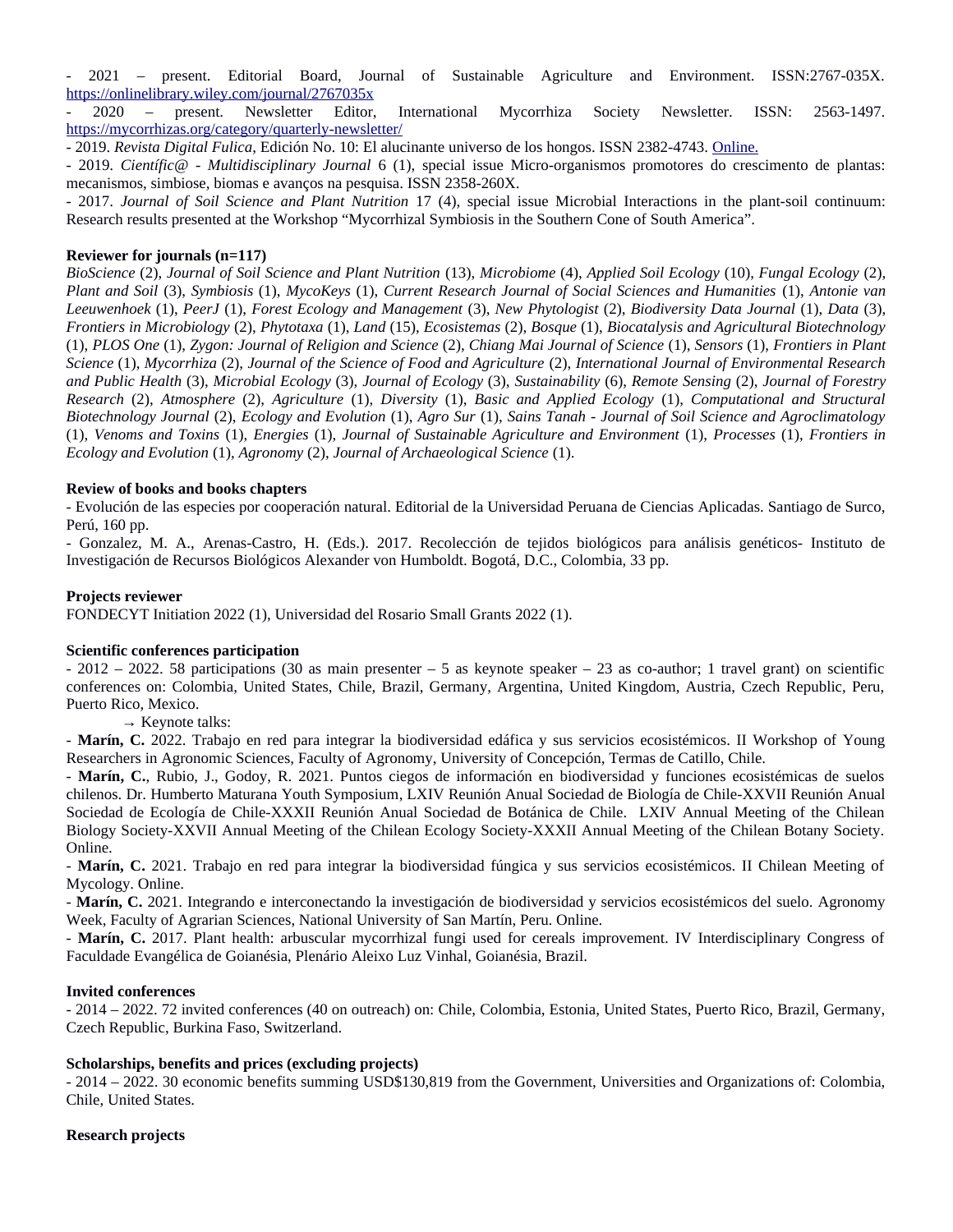*presnete.* Global mapping of mycorrhizal networks; Society for the Protection of Underground Networks (SPUN). - April 2022 – *presnete*. Global mapping of mycorrhizal networks; Society for the Protection of Underground Networks (SPUN).<br>**Associate Researcher**, Universidad Santo Tomás.

Associate Researcher, Universidad Santo Fomas.<br>- November 2021 - November 2024. Subsidy for the Installation in the Academy 2021 (ANID - Chile) No. SA77210019: Strengthening in teaching and research of the Doctorate in Conservation and Management of Biodiversity and the Faculty of Sciences 2021 - November 2024, Substay for the installation in the Academy 2021 (ANID - Chile) No. SA77 Strengthening in teacning and research of the Doctorate in Conservation and Management of Biodiversity and the Faculty of<br>Sciences, Universidad Santo Tomás, in the study of southern soils, their biodiversity, and ecosystem

**invesugator**, Oniversidad Santo Tomas. OSD\$246.246.<br>- April 2021 – March 2025. Fondecyt Regular Project 1211655 (Dr. Paula Aguilera, UFRO): Biodiversity and functionality of arbuscular mycorrhizal fungi: incorporation of biomoculants in viticulture for sustainable production under a global change - April 20<br>. **Co-Researcher**, University of O'Higgins. USD\$305,710.

scenario. **Co-Researcher**, University of O´Higgins. USD\$305,710.<br>- April 2019 – March 2022. Froward Cape Research Project, UACh - VIDCA, No. 43353934. (Dr. Pablo Corti, UACh). **Co-**<br>**Researcher**, University of O´Higgins. U Researcher, University of O'Higgins. USD\$6,600.

*Araucaria araucana forest* in Nahuelbuta National Park, Chile. **Co-Researcher**, Austral University of Chile. USD\$143,014. mycorrhizal type and soil fungal assemblages of endangered Araucaria araucana forest in Nahuelbuta National Park, Chile. Co-

**researcner**, Austral University of Unile. USD\$143,014.<br>- November 2018 – October 2021. Fondecyt Initiation Project 11180869 (Dr. Claudia Rojas, UOH): Understanding the effect of - November 2018 – October<br>C - November 2018 – October 2021. Fondecyt Initiation Project 11180869 (Dr. Claudia Rojas, OOH): Understanding the effect of<br>fires on non-mutualistic diazotrophic population structure in Mediterranean native forest soils: to natural resilience restoration. Part of the research team, University of O'Higgins, Chile.

- November 2018 – December 2020. Posdoctoral research project, University of O'Higgins: Diversidad fúngica integral como - November 2018 – December 2020. Posaoctoral research project, University of U Higgins: Diversidad fungica integral como<br>indicadora de recuperación de la salud del suelo, tras tratamientos orgánicos post-incendio en la VI marcadora de recuperación de la salud del suelo, tras tratamientos organicos post-incendio en la VI Región de Chile. **Principal**<br>**researcher.** USD\$58,140.<br>- September 2018 – *present*. Taproot iDiv project: Global Soil Bio

**researcher.** OSD<sub>3</sub>58,140.<br>- September 2018 – *present*. Taproot iDiv project: Global Soil Biodiversity and Ecosystem Function Dynamics. **Invited**<br>**researcher.** German Centre for Integrative Biodiversity Research (iDiv),

- January 2018 - April 2019. Proyecto Fondo de Protección Ambiental No. 6-RE-002-2016 (Dra. Claudia M. Rojas Alvarado, - January 2018 - April 2019. Proyecto Fondo de Proteccion Ambiental No. 6-KE-002-2018 (Dra. Claudia M. Rojas Alvarado,<br>UOH): Recuperación de salud de suelos y su implicancia en el restablecimiento de bosque nativo incendia

de la vi Region. **Collaborator**, Oniversity of O'Higgins, Chile.<br>- February 2015 - April 2017. DFG-SPP Program 1803: EarthShape: Earth Surface Shaping by Biota; sub-project: Biogenic - February - February 2015 - April 2017. DFG-SPP Program 1803: EarthSnape: Earth Suriace Snaping by Biota; sub-project: Biogenic<br>weathering: opening the black box with new isotope systems and in situ mineral decomposition experiments BioSoils). Student. University of Hannover, Germany; Austral University of Chile, Chile.

- March 2014 - April 2017. Fondecyt Regular Project 1141060 (Dr. Roberto Godoy, OACh): Soll-age driven inverse coupling of Biosons). **Student.** Oniversity of Hannover, Germany; Austral Oniversity of Chile, Chile.<br>- March 2014 - April 2017. Fondecyt Regular Project 1141060 (Dr. Roberto Godoy, UACh): Soil-age driven inverse coupling of<br>biogenic Hannover, Germany.

- September 2011 - October 2014. Evolutionary Agroecology Project. **Student.** University of Copenhagen, Denmark.

## **Thesis supervision and co-supervision**<br>
Australian Chile, Chile, Chile, Chile, Chile, Chile. Advisor: Godo - Rubio Poblete, J.C. 2022. "Meta-análisis sobre biodiversidad y funciones ecosistémicas del suelo en Chile". Geography Thesis,

- Rubio Poblete, J.C. 2022. "Meta-analisis sobre biodiversidad y funciones ecosistemicas del suelo en Chile". Geography Thesis, Austral University of Chile, Valdivia, Chile. Advisor: Godoy, R. **Co-advisor: Marín, C.**<br>Austral University of Chile, Valdivia, Chile. Advisor: Godoy, R. **Co-advisor: Marín, C.** 

- Araneda Vargas, R. F. G. 2018. "Química del agua de precipitación en una red de sitios remotos en Áreas Protegidas, Centro Sur de Chile". Natural Resources Conservation Engineering Thesis, Austral University of Chile, Valdivia, Chile. Advisor: Godoy, R. **Co-advisor: Marín, C.**

### **Thesis opposing committee**  $\mathbf{E}$  . 2021. "Ecological and molecular topics of arbuscular mycorrhizal fungal communities in tropical fungal communities in tropical fungal communities in tropical fungal communities in tropical fungal communities in

**forests opposing committee**<br>- Echeverry Hernández, S. 2021. "Ecological and molecular topics of arbuscular mycorrhizal fungal communities in tropical - Ecneverry Hernangez, S. 2 advisor: Rodríguez Villate, A. forests". Doctorate in Sciences -Biology Thesis, University of Caldas, Manizales, Colombia. Advisor: Posada Almanza, R.H. Co-

agvisor: Rogriguez villate, A.<br>- Schapheer Carrasco, C. 2019. "Composición y diversidad filogenética del ensamble microbiano de la hojarasca de bosques escieromos, piantaciones forestares e intestino de cucarachas endemicas del genero Moluchia Renn, 1933 (Biattodea: Ectobridae) - Schapheer Carrasco, C. 2019. "Composición y diversidad filógenetica del ensamble microbiano de la hojarasca de posques asociado a su rol funcional como agente detritívoro". Doctorate in Silvo-agricultural and Veterinary Sciences Thesis, University of Chile, Santiago, Chile. Advisor: Scherson Vicencio, R. Co-advisor: Fuentes Espoz, J.P.

### **Awards** - 2022. "We are Mycelium 2022" Award. Granted by: FungiFest - Valdivia Mushroom Festival.

 $A$ wards. "Dr. Humberto Maturana Youth Symposium" Award. Granted by: Chilean Biology Society. Chilean Biology Society. Chilean Biology Society. Chilean Biology Society. Chilean Biology Society. Chilean Biology Society. Ch - 2022. We are Mycenum 2022 Award. Granted by: Fungiriest - Valdivia Mushroom Fesuval.

- 2021. Dr. Humberto Maturana Youth Symposium Award. Granted by: Chilean Blology Society.

- 2019. Afrocolombian of the Year 2019, category Academy. Granted by: El Espectador newspaper and Color de Colombia<br>— - 2019. Afrocolombian of the Year 2019, category Academy. Granted by: El Espectador newspaper and Color de Colombia<br>Foundation.<br>- 2016. Second best poster. **Marín, C.**, Godoy, R., Boy, J., Öpik, M. 2016. Soil fungal assemb

rainforests: effects of geological history, mycorrhizal dominance and altitude on taxonomic, functional and phylogenetic diversity. - 2016. Second best poster. Marin, C., Godoy, R., Boy, J., Opik, M. 2016. Soli fungai assemblages in Cr Metagenomics Bioinformatics course, European Bioinformatics Institute (EMBL-EBI), Hinxton, United KIngdom.

### **Scientific memberships (past and present)** Weed Science Society of America; Asociación Colombiana de Botánica; Red Colombiana de Biología Evolutiva; American

**scientinc membersnips (past and present)**<br>Weed Science Society of America; Asociación Colombiana de Botánica; Red Colombiana de Biología Evolutiva; American Society of Naturalists; British Ecological Society; Global Soil Biodiversity Initiative; Global Soil Partnership (FAO); Asociación